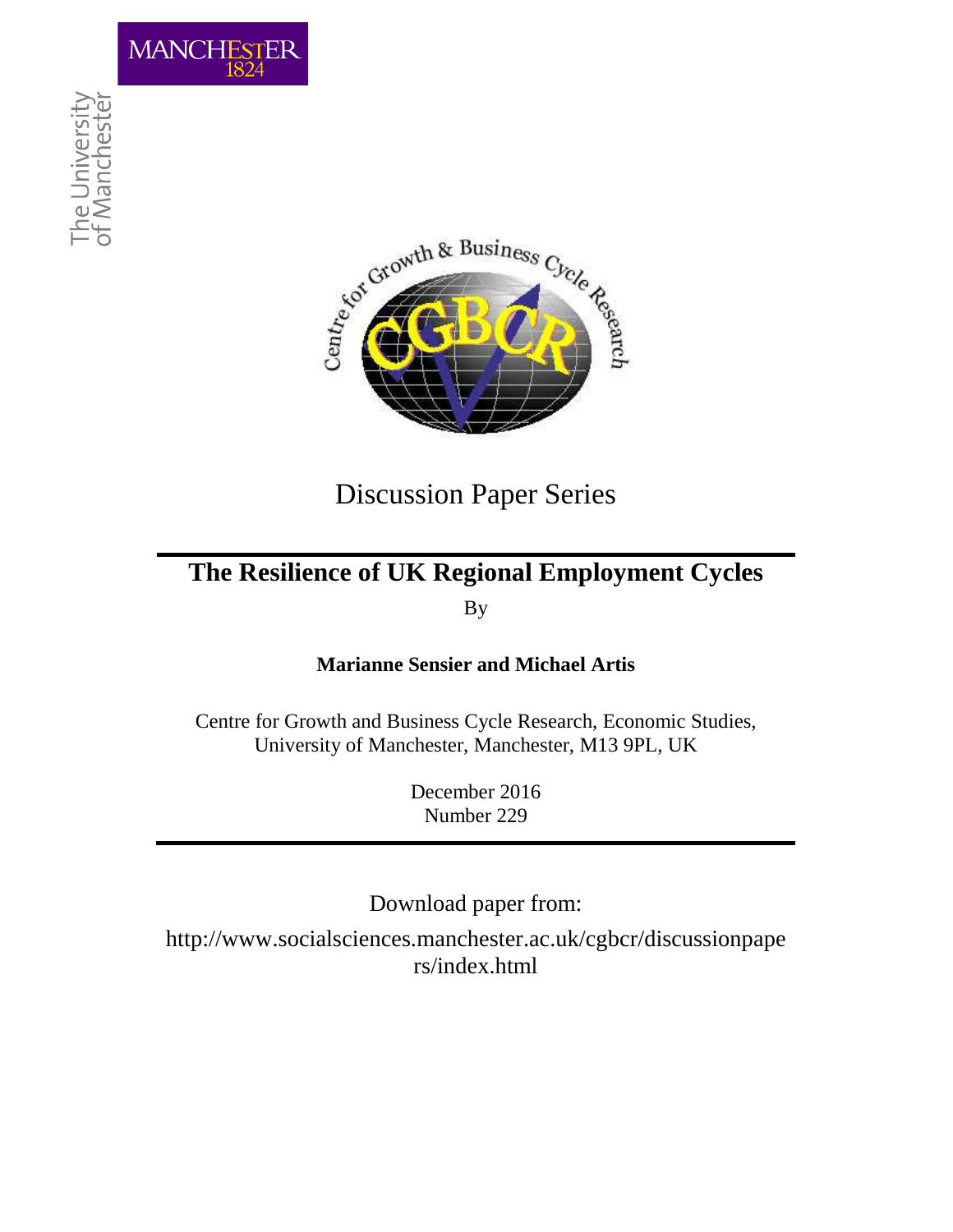# **The Resilience of UK Regional Employment Cycles**

## **Marianne Sensier**†

(marianne.sensier@manchester.ac.uk) †Economics, School of Social Sciences and Centre for Growth and Business Cycles Research, Arthur Lewis Building, The University of Manchester, Oxford Road, Manchester, M13 9PL, UK

and

## **Michael Artis**\*

\*School of Business and Economics, Swansea University, Wales

December 2016

#### **Abstract**

This paper dates the classical business cycle of quarterly UK GDP, unemployment, aggregate and regional employment to assess turning points in the economic cycle. We analyse synchronisation of the regions with UK employment and investigate which regions lead into recession. We perform the McNemar Test on groups of regions and arrive at Northern and Southern regional clusters. We find that the northern regions have had a greater incidence of recession with southern regions suffering more severe recessions (in terms of total jobs lost). Finally we compare the resilience of the regional employment cycle to UK employment. This most resilient region to the 2008 recession was London from our Southern grouping and the least resilient has been the Northern Ireland in our northern grouping.

JEL classifications: C22, E32.

Keywords: classical business cycle dating algorithm, regional resilience.

Sensier would like to thank the ESPON project "Economic Crises: Resilience of Regions" at Cardiff University [grant number 2013/1/25] for funding this work.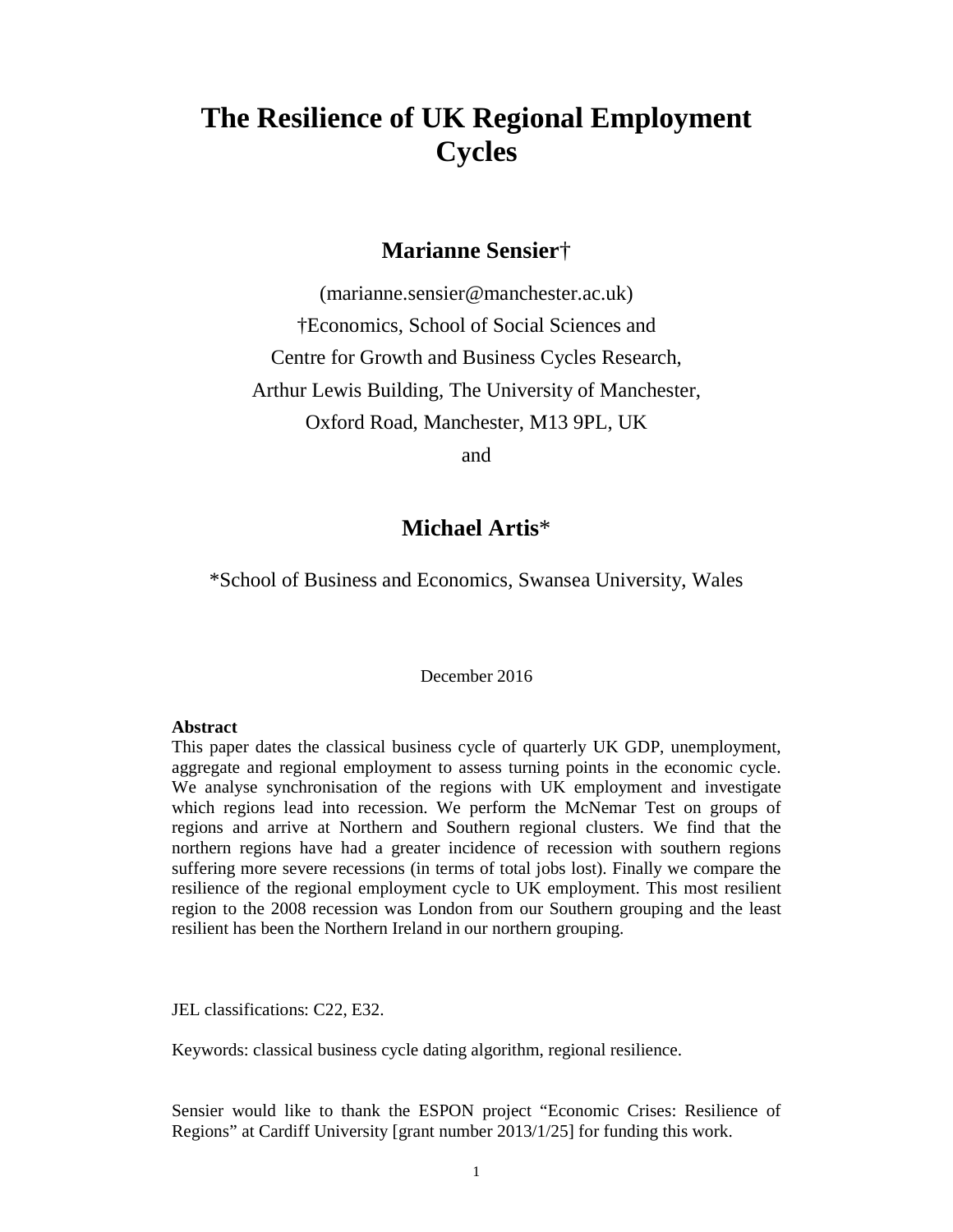#### **1. Introduction**

 $\overline{a}$ 

We study the pattern of cyclical activity for the UK regional business cycles as measured by employment<sup>1</sup>. We investigate classical business cycles (absolute falls in economic activity) to monitor how synchronised and correlated are the UK regional cycles from 1992 to 2014 and gauge how resilient regional employment has been during the recent recession. We initially analyse classical business cycle turning points in UK aggregate data and then compare these to turning points in the UK regions employment cycle.

The resilience of regions to withstand economic shocks has been gaining prominence in the spatial economics literature (see Martin, 2012 and Fingleton, et al, 2012). Since the financial crisis of 2008 some regions in the United Kingdom (UK) have rebounded strongly but others have been "bumping along the bottom" (the phrase used to describe the UK economy's progress since the crisis in King, 2010). We compare the resilience of UK regional cycles to the aggregate data. The resilience of the employment cycle is of interest to Central Government policy makers, and at the regional level to businesses, Local Enterprise Partnerships and to devolved administrations like the Scottish and Welsh Governments as they use the economic levers at their disposal to mitigate the impact of any economic downturn. Martin (2012) defines four interrelated dimensions of resilience that are necessary for describing how a regional economy responds to a recessionary shock. First is resistance which is the sensitivity of a region compared to the nation during the recession, second is the speed and extent of recovery from the recession, third is if the region goes through structural re-orientation and what implications this has for the region's jobs, output and income. The fourth dimension is the degree of renewal a region will undergo following the shock. We compare the 12 regions of the UK (at the NUTS 1 level) to the UK employment. Our study differs from Martin (2012) who uses fixed turning points in regional annual employment data. We utilise our business cycle dating algorithm to determine the turning points of the employment cycle. In Sensier and Artis (2014) we compare the countries of the UK analysing the annual data, in this paper we analyse quarterly frequency data from the Labour Force Survey and downloaded from the Office for National Statistics.

<sup>&</sup>lt;sup>1</sup> We analyse this measure as consistent regional GDP data does not exist at a higher frequency than annual and the Gross Value Added (GVA) data that is reported in Regional Trends is a nominal measure and therefore does not reflect real activity in a region.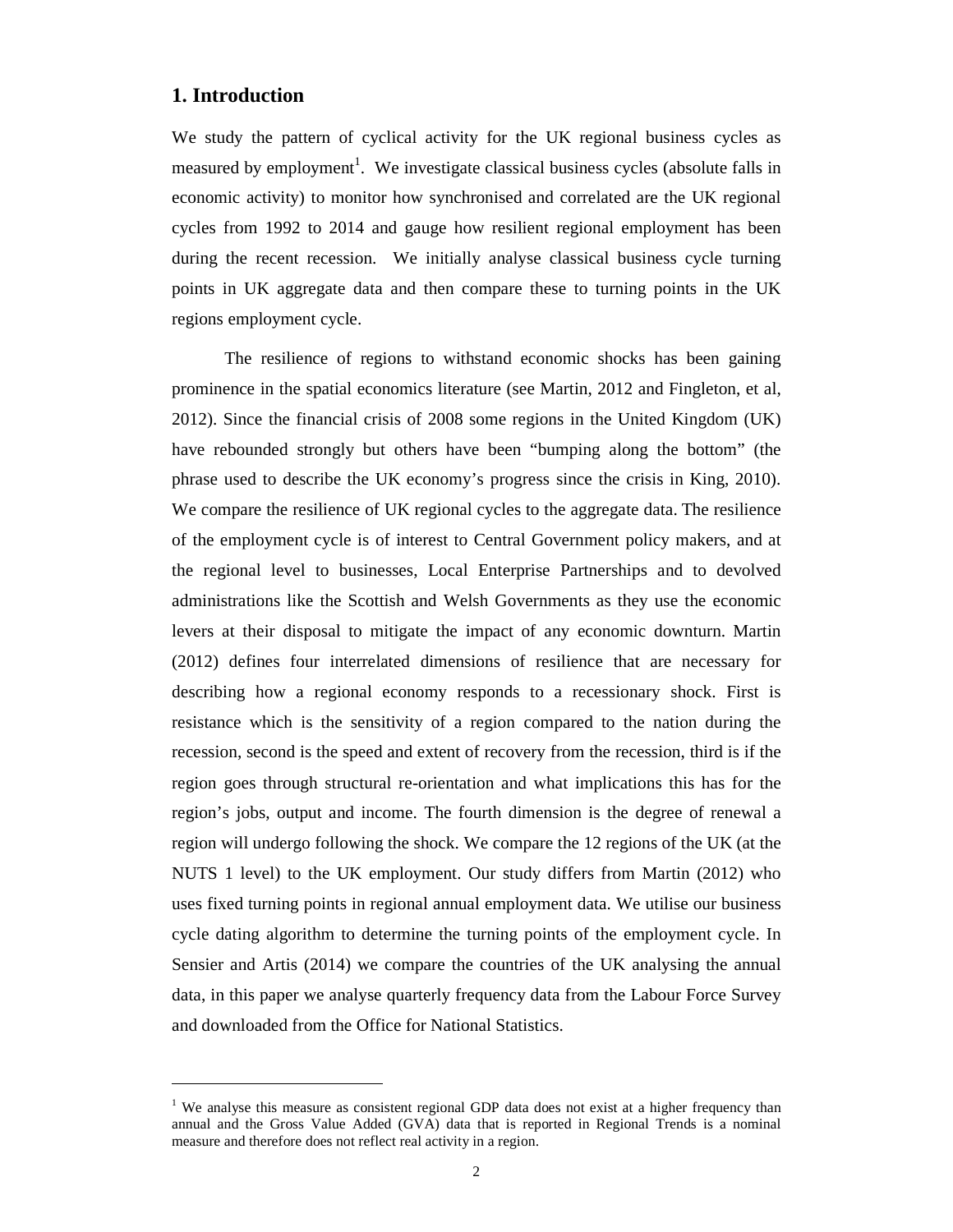In the next section we review the classical business cycle dating algorithm of Artis, Marcellino and Proietti (2004). Section 3 presents the dates of turning points in the classical business cycle for UK aggregate data. In section 4 we date turning points in quarterly regional employment and analyse synchronicity. In section 5 we compare the national employment loss of the 2008 recession with the regions of the UK. Finally section 6 offers some conclusions.

#### **2. Business Cycle Dating Algorithm**

We utilise the classical business cycle dating algorithm of Artis, Marcellino and Proietti (2004). This approach is nonparametric and similar to Pagan's dating method (Harding and Pagan, 2002 and 2006) which in turn relates to the Bry and Boschan (1971) cycle dating used by the National Bureau of Economic Research (NBER).

The underlying Markov chain can be described as at any time *t*, the economy can be in either of two mutually exclusive phases: expansion  $(E_t)$  or recession  $(R_t)$ . Our convention is that a peak terminates an expansion and a trough terminates a recession. To enforce the alternation of peaks and troughs it is useful to distinguish turning points within these two phases:

$$
E_t = \begin{cases} EC_t \\ P_t \end{cases}
$$
  

$$
R_t = \begin{cases} RC_t \\ T_t \end{cases}
$$
 (1)

From the expansion continuation  $(EC_t)$  we can make a transition to the peak  $(P_t)$  or continue the expansion, but not vice versa as only  $P_t \to RC_{t+1}$  is admissible. Analogously, from recession continuation  $(RC_t)$  we can make a transition to the trough  $(T_t)$  but  $T_t \to EC_{t+1}$  with the probability of 1. The dating rules impose a minimum duration of a phase of 2 quarters. We also impose the minimum length of the entire business cycle (from peak to peak) to be 5 quarters.

 The issue of synchronisation of cycles is addressed by measuring the concordance of the business cycle binary indicator variable  $(S_t)$  which takes the value of 1 when the region is in expansion and 0 when in recession. The index of concordance,  $I_{ij}$ , is simply the percentage of time units spent in the same phase between two regions: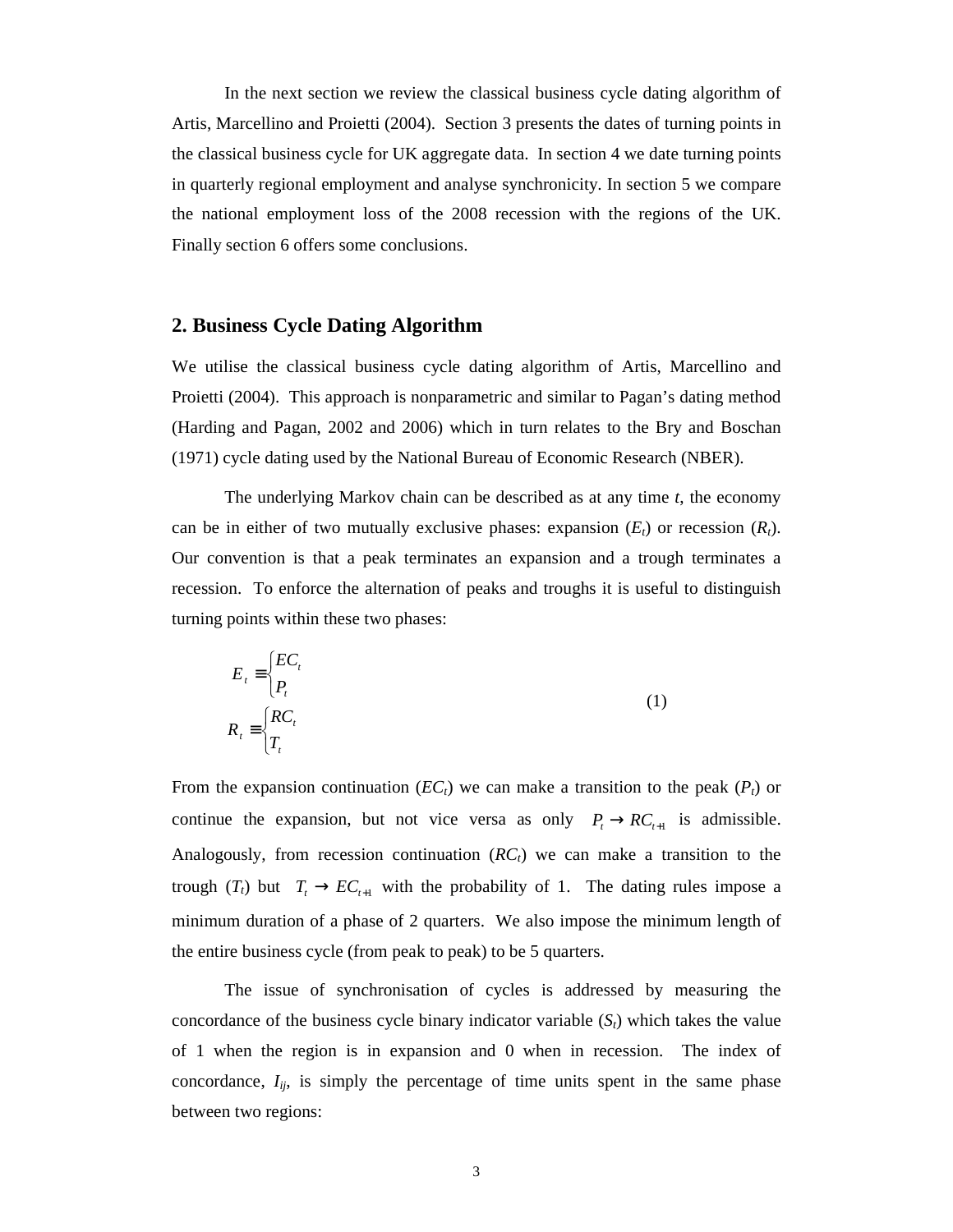$$
I_{ij} = \frac{1}{T} \sum_{t=1}^{T} \left[ S_{it} S_{jt} + (1 - S_{it}) (1 - S_{jt}) \right]
$$
 (2)

The mean corrected concordance index is  $I_{ij}^* = I_{ij} - \bar{I}_{ij}$ , where  $\bar{I}_{ij}$  is the estimate of the expected value of the index under the assumption of independence, represents the fraction to be expected when there is no relationship between the cycle in the two regions:

$$
I_{ij}^* = 2\frac{1}{T}\sum_{t=1}^T (S_{it} - \overline{S}_{it})(S_{jt} - \overline{S}_{jt})
$$
\n(3)

Dividing  $I_{ij}^*$  by its asymptotic standard error we get the standardised index, this is estimated non-parametrically using a Newey-West estimator. This can be interpreted as a t-statistic for the null hypothesis of independence of cycles.

#### **3. Turning Points in UK Aggregate Activity**

We date the turning points of the classical business cycle for UK aggregate data using the business cycle dating algorithm summarised in the Section 2. We analyse output (quarterly Gross Domestic Product), employment and unemployment over the sample 1971q1-2014q4. We apply our algorithm to the level of the data series. The dates of our turning points are listed in Table 1 and charts are presented for each UK aggregate series in Appendix A (note that peaks and troughs are listed as troughs and peaks for unemployment as these series are counter cyclical). As a benchmark for our cycle dating exercise we note the classical business cycle dates reported by the Economic Cycle Research Institute (ECRI: www.businesscycle.com) who analyse a range of data on the UK economy to establish turning points (using a similar method to the NBER in the US who analyse employment, production, sales and income). In January 2009 the ECRI reported that the UK economy had reached the peak turning point of the cycle in May 2008 and then entered a recession in June 2008. This corresponds with the "media" definition of a recession which states that two consecutive negative quarters of GDP growth constitute a recession. The National Statistics Authority confirmed early in 2009 that the UK experienced two consecutive quarters of decline in GDP in the last two quarters of 2008.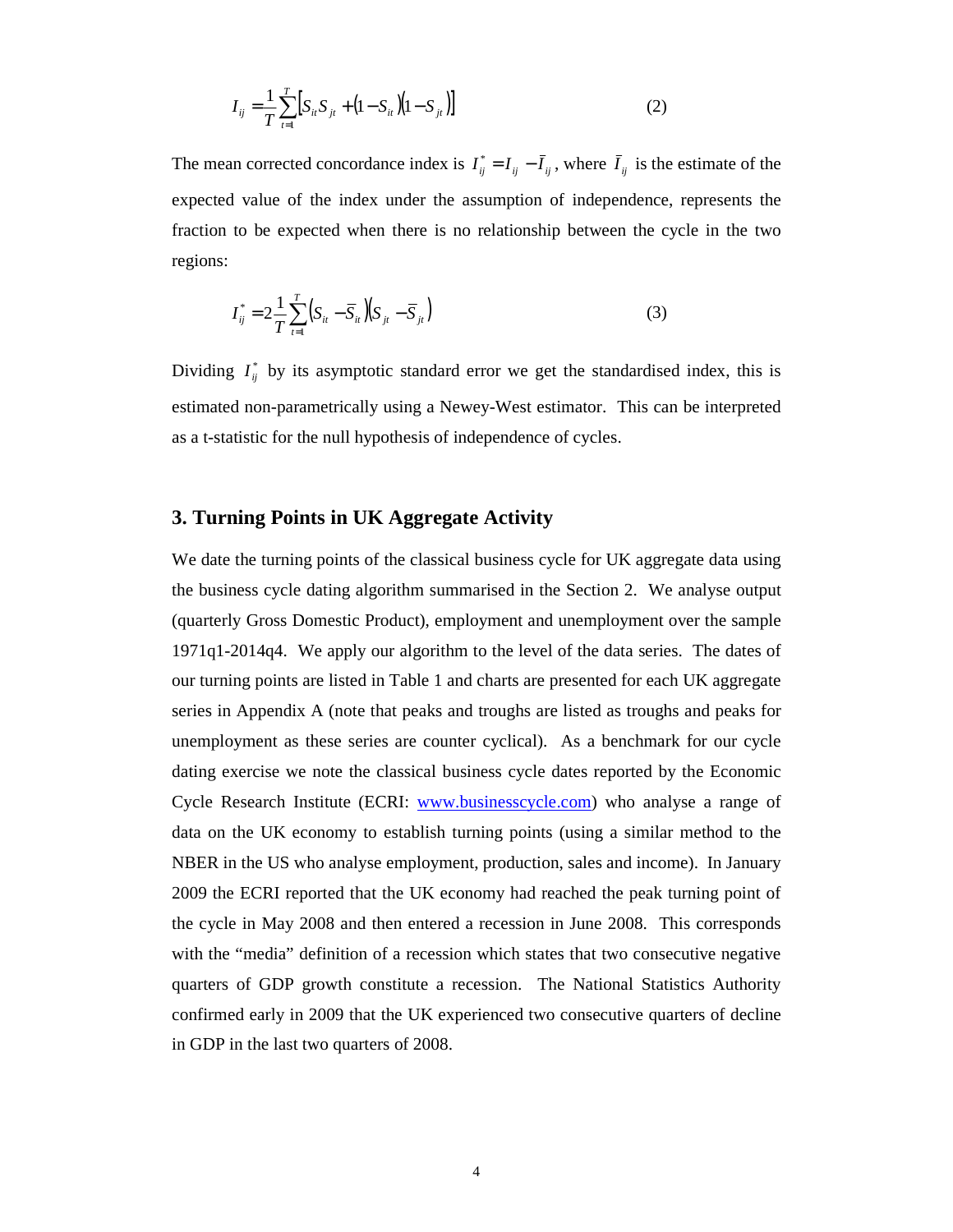| <b>Turning Point</b> | $\sigma$ r<br><b>UK (ECRI)</b> | $\sigma$<br><b>GDP</b> | o<br><b>Employment</b> | Unemployment |
|----------------------|--------------------------------|------------------------|------------------------|--------------|
| Peak                 |                                |                        |                        | 1973q4       |
| Trough               |                                |                        |                        | 1977q4       |
| Peak                 |                                | 1973q2                 |                        | 1979q2       |
| Trough               |                                | 1974q1                 |                        | 1984q2       |
| Peak                 | 1974m9                         | 1974q3                 | 1974q3                 | 1985q4       |
| Trough               | 1975m8                         | 1975q3                 | 1976q3                 | 1986q3       |
| Peak                 | 1979m6                         | 1979q2                 | 1979q4                 | 1990q2       |
| Trough               | 1981m5                         | 1981q1                 | 1983q2                 | 1993q1       |
| Peak                 | 1990m5                         | 1990q2                 | 1990q2                 | 2001q2       |
| Trough               | 1992m3                         | 1991q3                 | 1993q1                 | 2002q3       |
| Peak                 |                                |                        |                        | 2004q3       |
| Trough               |                                |                        |                        | 2007q1       |
| Peak                 | 2008m5                         | 2008q1                 | 2008q2                 | 2007q4       |
| Trough               | 2010m1                         | 2009q2                 | 2010q1                 | 2010q1       |
| Duration             | 7q                             | 5q                     | 7q                     | 9q           |
| Change P to T        |                                | $-6.04%$               | $-2.39%$               | 57%          |
| Recovery date        |                                | 2013q3                 | 2012q3                 | Not yet      |
| Peak                 |                                |                        |                        | 2010q3       |
| Trough               |                                |                        |                        | 2011q4       |

**Table 1: Cycle turning points for UK aggregates 1971m1-2014q4** 

In Table 1 we discover that the business cycle peak dated in unemployment (this is counter-cyclical) suggests that the UK economy entered the downturn in 2008 after the peak of 2007q4. According to the GDP and employment series the peak of the cycle was dated in 2008q1 and 2008q2 respectively, these correspond more closely to the 2008m5 date reported by ECRI in the second column. Unemployment data has the most turning points (see Figure A.3). The employment series lags the GDP peak turning point by one quarter but experiences a longer recession though there is less percentage loss of employment peak to trough than GDP. Gregg and Wadsworth, (2010) suggest that during the 2008/9 recession employers held onto workers and cut hours and pay rather than make them redundant. Rafferty, et al (2013) find that the North of England also suffered comparatively high levels of underemployment and over-education during the 2008/9 recession suggesting a potential under-utilisation of skills<sup>2</sup>. The Office for National Statistics reported (see ONS, 2015) that net migration to Britain was 298,000 in 2014 so this addition of migrant workers combined with falling unemployment has boosted the employment level to its highest ever amount of 30,896,000 at the end of 2014. We also see in Table 1 and the graphs that the aggregate unemployment series experience a further

<sup>&</sup>lt;sup>2</sup> Time related underemployment exists when the hours of work of an employed person are insufficient in relation to an alternative employment situation in which the person is willing and available to engage (ILO 1998).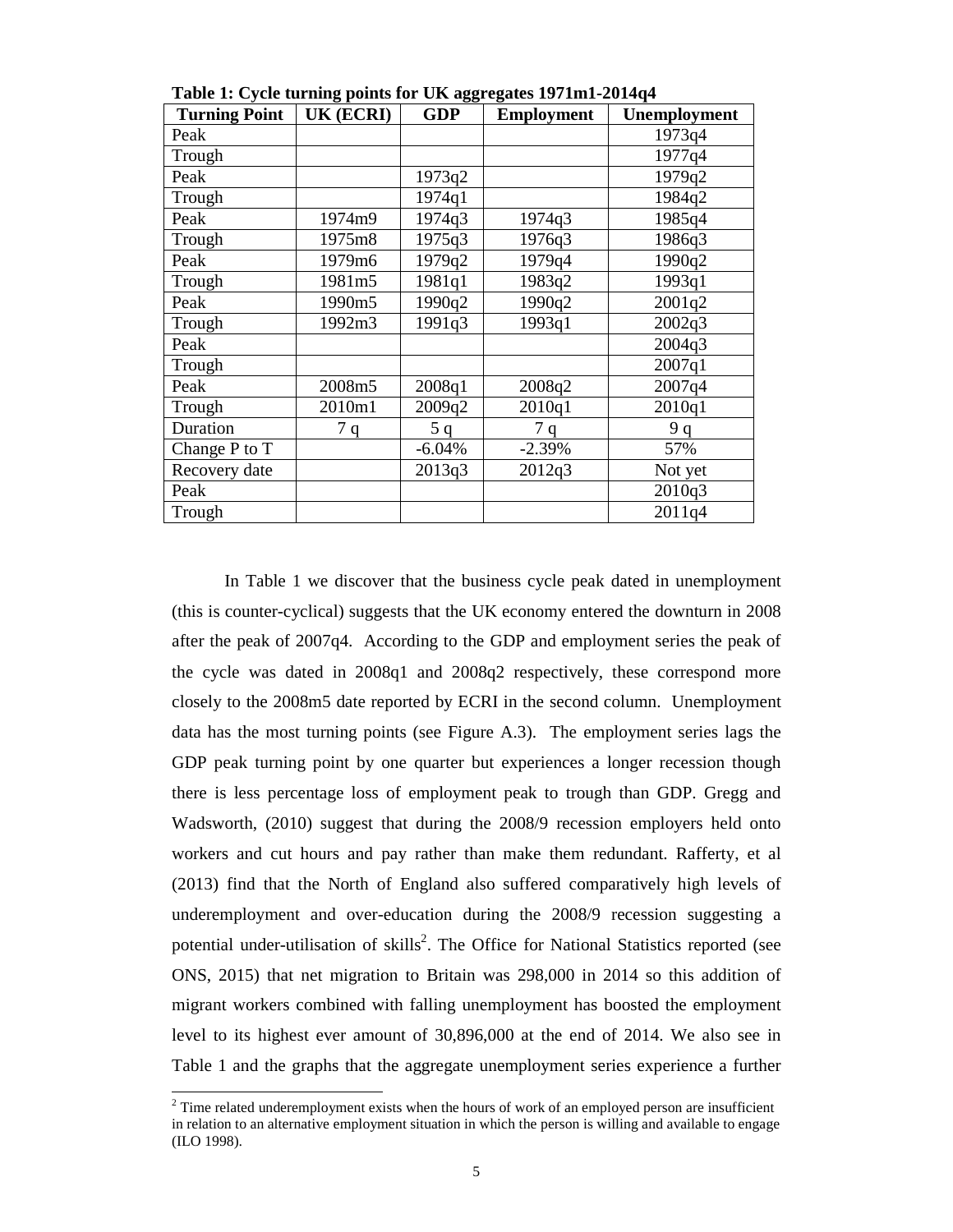downturn late in 2010 and into 2011 which the media has termed the "double-dip", as the second "peak" in unemployment was higher than the first taking the percentage change from 2007q4 peak to 2011q4 trough means that the level has risen by 67% as compared to 57% after the first dated trough in 2010q1. The GDP series only recovered back to its peak level from before the crisis in 2013q3 but employment was quicker to return to its pre-recession peak level in 2012q3, unemployment is yet to return to its 2007 low.

Table 2 presents the summary statistics for the aggregate series with the probability of expansions more likely for GDP and employment though as likely as the probability of recession for unemployment. The steepness statistic is calculated by dividing the average amplitude by the average duration of the cycle. We notice an asymmetry in the steepness coefficients with a much steeper loss of GDP and employment and gain of unemployment during recessions.

| Analysis of Cyclical Information:      | <b>GDP</b> | Employment | Unemployment |
|----------------------------------------|------------|------------|--------------|
| No. of cycles P to P                   | 5          |            |              |
| No. of cycles T to T                   | 5          |            | 8            |
| Av. Expansion Prob.                    | 0.86       | 0.75       | 0.48         |
| Av. Recession Prob.                    | 0.14       | 0.25       | 0.52         |
| Av. Expansion Duration                 | 30.4       | 33         | 11.5         |
| Av. Recession Duration                 | 4.8        | 8.8        | 9.3          |
| Av. Expansion Amplitude                | 64,255     | 2,698.5    | $-542.6$     |
| Av. Recession Amplitude                | $-11,298$  | $-902.2$   | 580.3        |
| Steepness of Expansions (Amp/Duration) | 2113.6     | 81.8       | $-47.2$      |
| Steepness of Recessions                | $-2353.8$  | $-102.5$   | 62.2         |

**Table 2: Summary Statistics for UK aggregates Business Cycle 1971q1-2014q4** 

|  |  | Table 3: UK aggregates Business Cycle Synchronisation |
|--|--|-------------------------------------------------------|
|  |  |                                                       |

|              | <b>GDP</b> |          | Employment   Unemployment |
|--------------|------------|----------|---------------------------|
| <b>GDP</b>   |            | $0.14**$ | $-0.12**$                 |
| Employment   | 0.82       |          | $-0.26**$                 |
| Unemployment | 0.36       | በ 23     |                           |

Notes: concordance index (bottom left), mean-corrected concordance index (top right), test t-statistics significant at 5% level (\*\*). Sample 1971q1-2014q4.

We present the concordance index for the national series in Table 3. The concordance index at the top right of Table 3 assumes independence and represents the fraction to be expected if there is no relationship between the two cycles.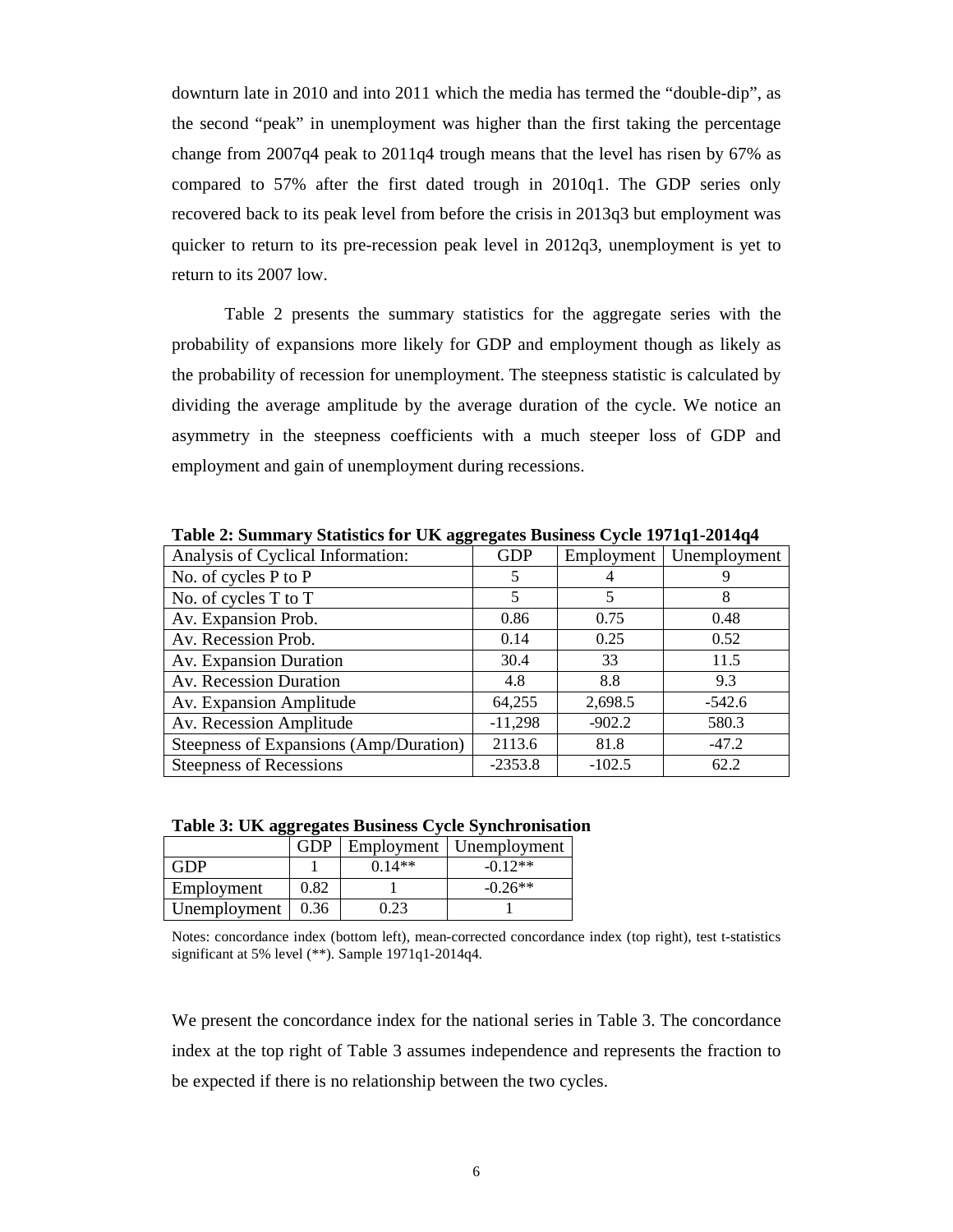#### **4. Turning Points in Regional Employment**

To study the UK regional business cycle we download labour market data from the UK Statistics Authority<sup>3</sup> at the NUTS1 level for Wales, Scotland and Northern Ireland along with the nine English regions: North West (NW), North East (NE), London (LN), South East (SE), East (ET), Yorkshire and Humberside (YH), East Midlands (EM), West Midlands (EM) and the South West (SW). The regional employment data is collected in the Labour Force Survey (LFS) and is seasonally adjusted available from 1992q2. When we can establish the peak turning point of the business cycle we can construct our binary indicator of recessions to check synchronicity of regions with each other and the UK aggregate. The classical business cycle dating algorithm of Artis, *et al* (2004) is next applied to regional employment data detailed in Section 3 between 1992q1 to  $2014q^{4}$ .

The turning points dates from this analysis are listed in Table 4 and charts illustrating these turning points are shown in the Appendix B. From this we can see that the algorithm has dated the peak before the downturn to be 2007q4 for the North West, North East and South West (so they enter recession in 2008q1 two quarters before national employment in 2008q3). In 2008q1 the pre-recession peak is reached by Yorkshire & Humberside, the East and West Midlands, leading national employment by one quarter. Then the South East, Wales, Scotland and Northern Ireland are in recession from 2008q3 coinciding with UK employment. Finally London and the Eastern regions enter recession in 2009 with the peak dated at 2008q4, so lagging national employment by one quarter. All regions then experience a subsequent smaller downturn, with 4 experiencing a third downturn (North East, North West, South West and Wales). Only Yorkshire and Humberside experiences a "double dip" recession where the first peak is the maximum and the second consecutive trough is the minimum.

Summary statistics with averages over expansion and recession cycle phases for each region's employment data are presented in Table 5. Here we can see that the South East region has the largest average probability of being in expansion (0.82) and the North East the greatest recession probability (0.4) with the greatest number of downturns along with the North West. The South East has the longest expansion

 $\overline{a}$ 

<sup>&</sup>lt;sup>3</sup> See the web-page: http://www.ons.gov.uk/ons/taxonomy/index.html?nscl=Labour+Market.

<sup>&</sup>lt;sup>4</sup>We calculate the 1992q1 regional levels by applying the proportional shares of regional totals from 1992q2 and dividing total employment by these shares.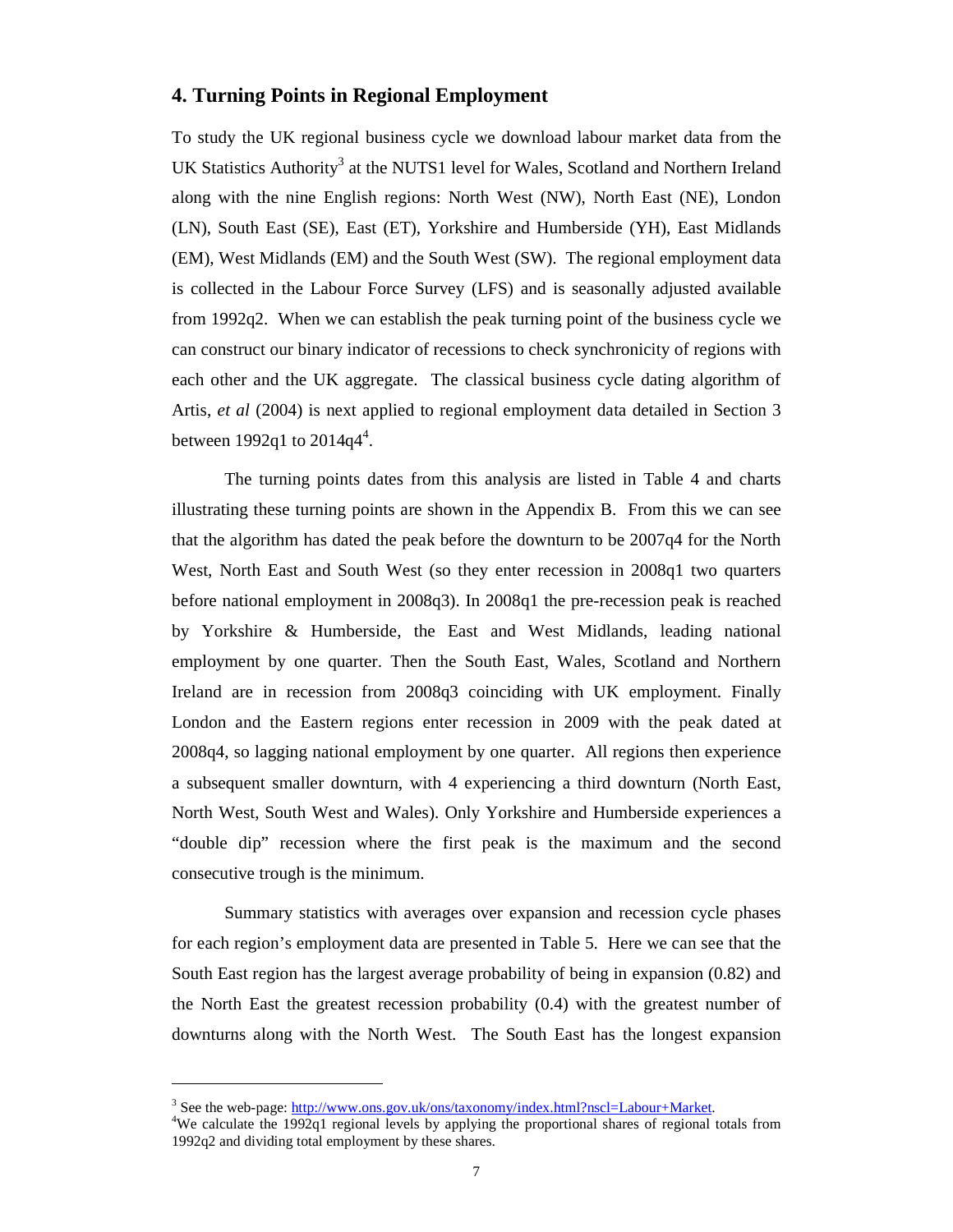average duration (15 quarters) and Wales has the longest recession average duration at 5.8 quarters. Amplitude is a measure of the depth of the cycle, so for an expansion it is the cumulative increase over that phase. Average amplitude is then the mean over all phases. We see that London has the steepest gain of jobs during expansions on average with the South East having the steepest job loss during recessions on average.

Once we have dated our business cycle peaks and troughs we create a binary indicator variable that is one in expansion phases and zero in recession. We investigate how synchronised the business cycle phases are between all pairs of regions and the UK and then we investigate cluster synchronisation with the McNemar test as applied in Bovi (2005). The mean-corrected or standardised concordance index is presented in the top right of Table 6 for the full sample with the stars indicating that the test is significant. The South West is significantly synchronised with 6 other regions and Yorkshire & Humberside with none. Table 6 also reports the concordance index of similarity between the binary indicators at the bottom left. The highest concordance index is between the South West and North West which are in the same business cycle phase for 84% of the time, the mean corrected index for this is 0.25. The regions which are not synchronised with UK employment are London, the East Midlands and the North East.

|                  |              |                                  | <b>Cluster 2</b>                   |  |  |  |  |  |  |
|------------------|--------------|----------------------------------|------------------------------------|--|--|--|--|--|--|
|                  |              | In-phase                         | Out-of-phase                       |  |  |  |  |  |  |
| <b>Cluster 1</b> | In-phase     | $N_{in,in} \equiv N_{11}$        | $N_{in,out} \equiv N_{12}$         |  |  |  |  |  |  |
|                  | Out-of-phase | $N_{_{out,in}} \equiv N_{_{21}}$ | $N_{\text{out,out}} \equiv N_{22}$ |  |  |  |  |  |  |

**Table 7: McNemar Test contingency table** 

In order to test for clustering of region groups we perform the McNemar test (McNemar, 1947, as applied by Bovi, 2005 and Artis and Okubu, 2009). This is a non-parametric test that statistically analyses the frequency of synchronisation for groups of regions arranged in 2x2 contingency tables as presented in Table 7. In our application we test if business cycle phases are taking place at the same time for regions and also tests the relative homogeneity of a cluster of regions. The McNemar test statistic (with a continuity correction suggested in Sheshkin, 2002) is distributed as chi-squared test with one degree of freedom: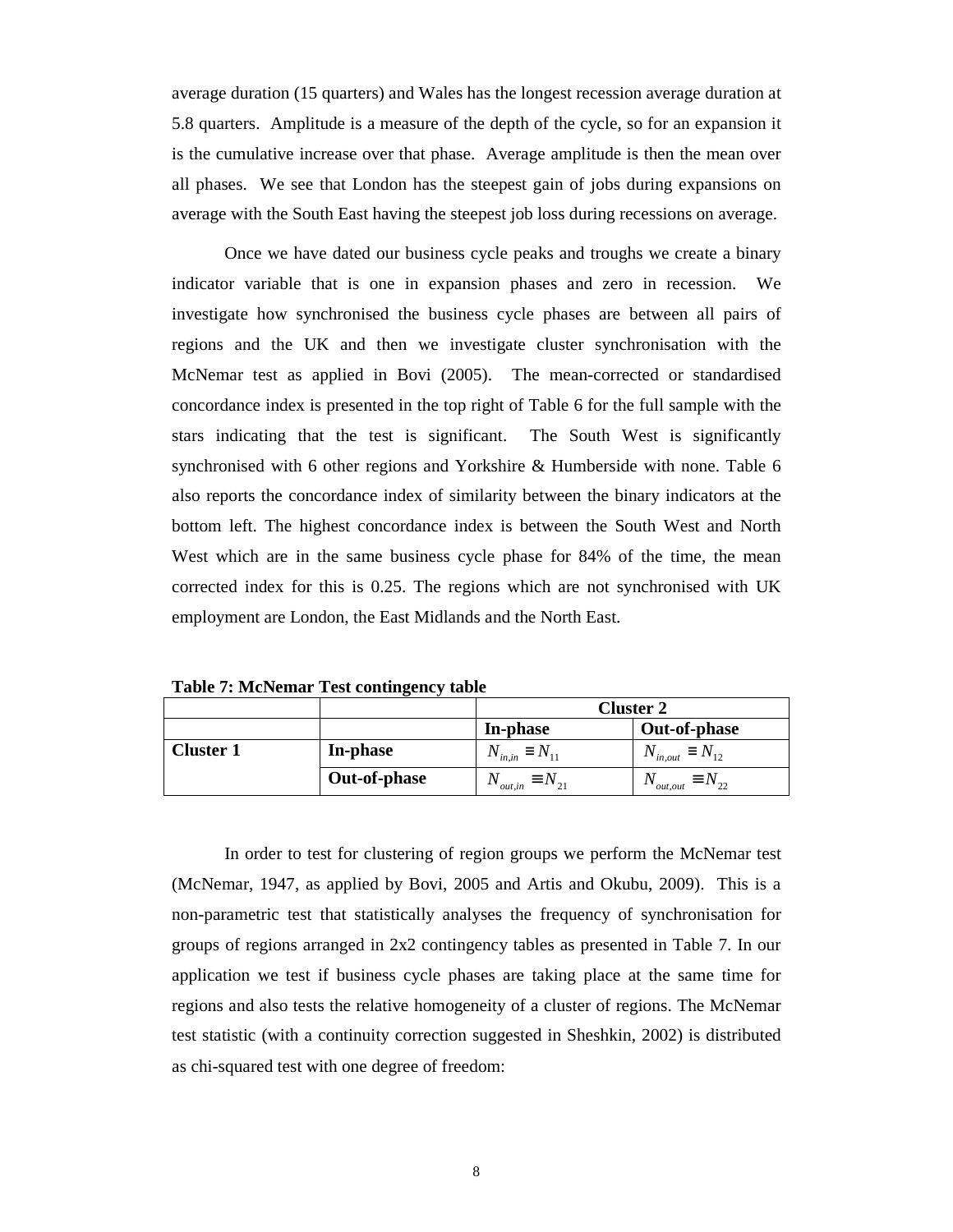$$
\chi^2(1) = \frac{(|N_{12} - N_{21}| - 1)^2}{N_{12} + N_{21}}
$$
\n(4)

| Table of Mervellar test for anchaanve region groupings                             |            |  |  |  |  |  |  |  |
|------------------------------------------------------------------------------------|------------|--|--|--|--|--|--|--|
|                                                                                    | $1992q1 -$ |  |  |  |  |  |  |  |
| <b>Grouping 1</b> ( $N_{11} = 7$ ; $N_{12} = 18$ ; $N_{21} = 7$ ; $N_{22} = 59$ )  |            |  |  |  |  |  |  |  |
| "South": London, South East, Eastern, East Midlands, South West and                |            |  |  |  |  |  |  |  |
| West Midlands                                                                      | (0.05)     |  |  |  |  |  |  |  |
| "North": Wales, Scotland, North West, North East, Yorkshire and                    |            |  |  |  |  |  |  |  |
| Humberside and Northern Ireland                                                    |            |  |  |  |  |  |  |  |
| <b>Grouping 2</b> ( $N_{11} = 7$ ; $N_{12} = 13$ ; $N_{21} = 22$ ; $N_{22} = 49$ ) |            |  |  |  |  |  |  |  |
| "East": London, South East, Eastern, North East, East Midlands and                 | 1.83       |  |  |  |  |  |  |  |
| Yorkshire and Humberside                                                           | (0.18)     |  |  |  |  |  |  |  |
| "West": Wales, West Midlands, North West, South West, Scotland and                 |            |  |  |  |  |  |  |  |
| Northern Ireland                                                                   |            |  |  |  |  |  |  |  |

### **Table 8: McNemar test for alternative region groupings**

**Table 9: Average proportion of regional employment of UK total employment** 

| <b>Turning Point</b>     | <b>NUTS1</b> | Full Sample: | Totals for |
|--------------------------|--------------|--------------|------------|
|                          | Region code  | 1992-2014    | Grouping 1 |
| Wales                    |              | 4.57%        | North:     |
| Scotland                 | M            | 8.57%        | 39%        |
| North West               | D            | 11%          |            |
| North East               | C            | 3.92%        |            |
| Yorkshire and Humberside | Ε            | 8.26%        |            |
| Northern Ireland         | N            | 2.58%        |            |
| London                   |              | 12.56%       | South      |
| South East               |              | 14.4%        | 61%        |
| Eastern                  | H            | 9.57%        |            |
| South West               | K            | 8.55%        |            |
| <b>East Midlands</b>     | F            | 7.27%        |            |
| <b>West Midlands</b>     | G            | 8.73%        |            |

The Eurostat classification is Nomenclature of Territorial Units for Statistics (NUTS) and for level 1 regions and the letter codes are given in Table 9. A map of the United Kingdom shows the location of these regions in Figure 1.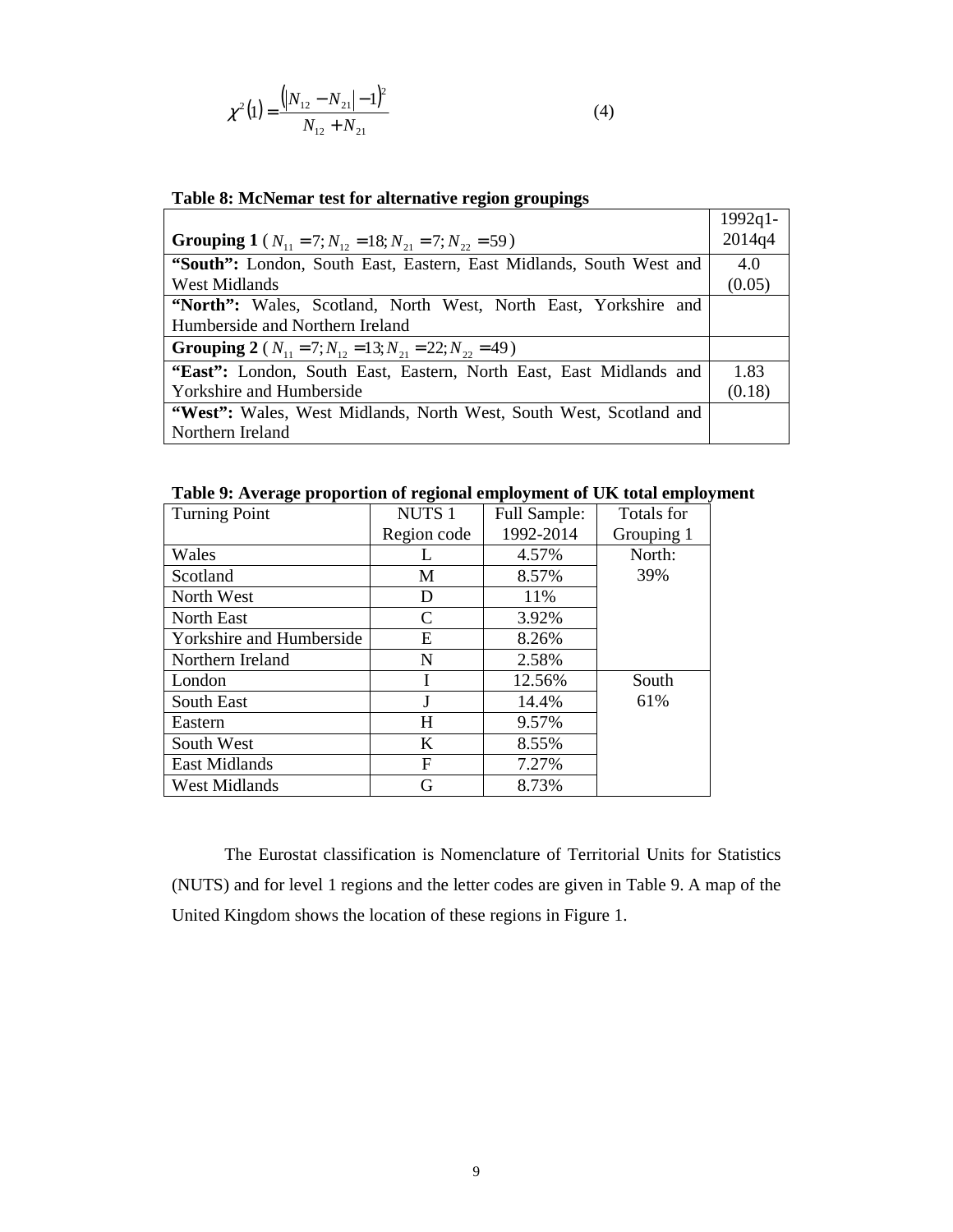## **Figure 1: Map of UK NUTS 1 Level Regions**



We test a number of different groupings of regions (with 6 in each cluster) but the most significant grouping is a geographical split of the country into North vs.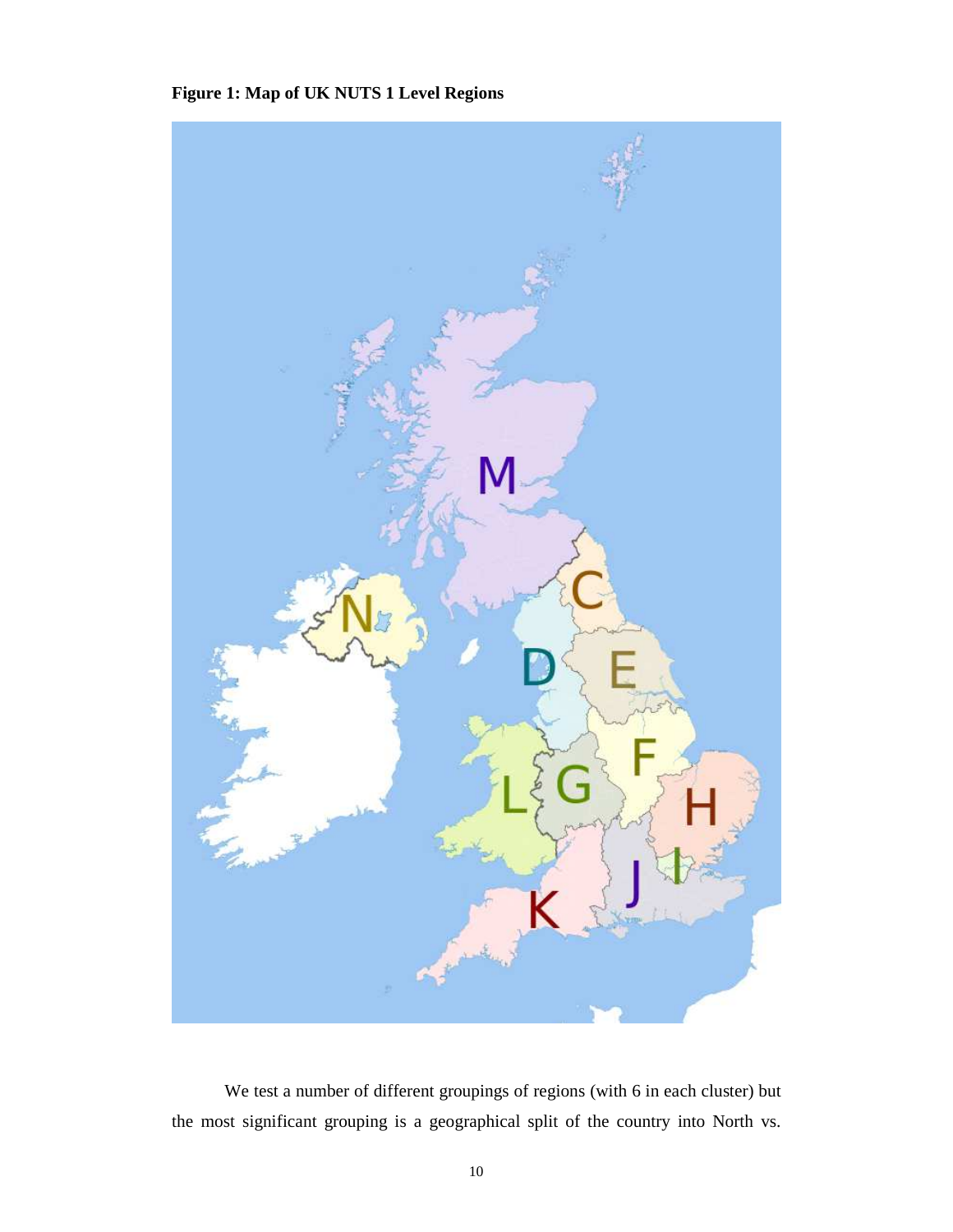South with the McNemar test results shown in Table 8. Here the Northern cluster includes Scotland, North West, North East, Yorkshire and Humberside, Northern Ireland and Wales and in the Southern cluster we have London, South East, Eastern, East Midlands, West Midlands and the South West. The second most significant test is an East vs. West regional split but here the p-value less significant at 18%. We can conclude with our first grouping that as  $N_{12}$  is significantly larger than  $N_{21}$  the regions in the Southern cluster are more homogenous than the regions in the Northern cluster. The Southern group also contains 61% of employment in the UK as compared to 39% in the Northern group, as shown on Table 9.

To calculate a common cycle for our Northern and Southern clusters we calculate a weighted diffusion index for the North and South separately where the weights are the time-varying proportions of each regions share of total UK employment. We also calculate this measure for all regions to get an overall index:

$$
D_{t} = \sum_{i=1}^{N} w_{it} S_{it}, \qquad t = 1, \dots, T, \sum_{i} w_{it} = 1.
$$
 (5)

The average of these weights  $(w_{it})$  over the 1992-2014 sample are detailed in Table 9. Over time the weights have fallen for all the regions in the northern group and increased for all in the southern group apart from the Eastern region.

**Figure 2: Diffusion Index for Southern and Northern Clusters** 

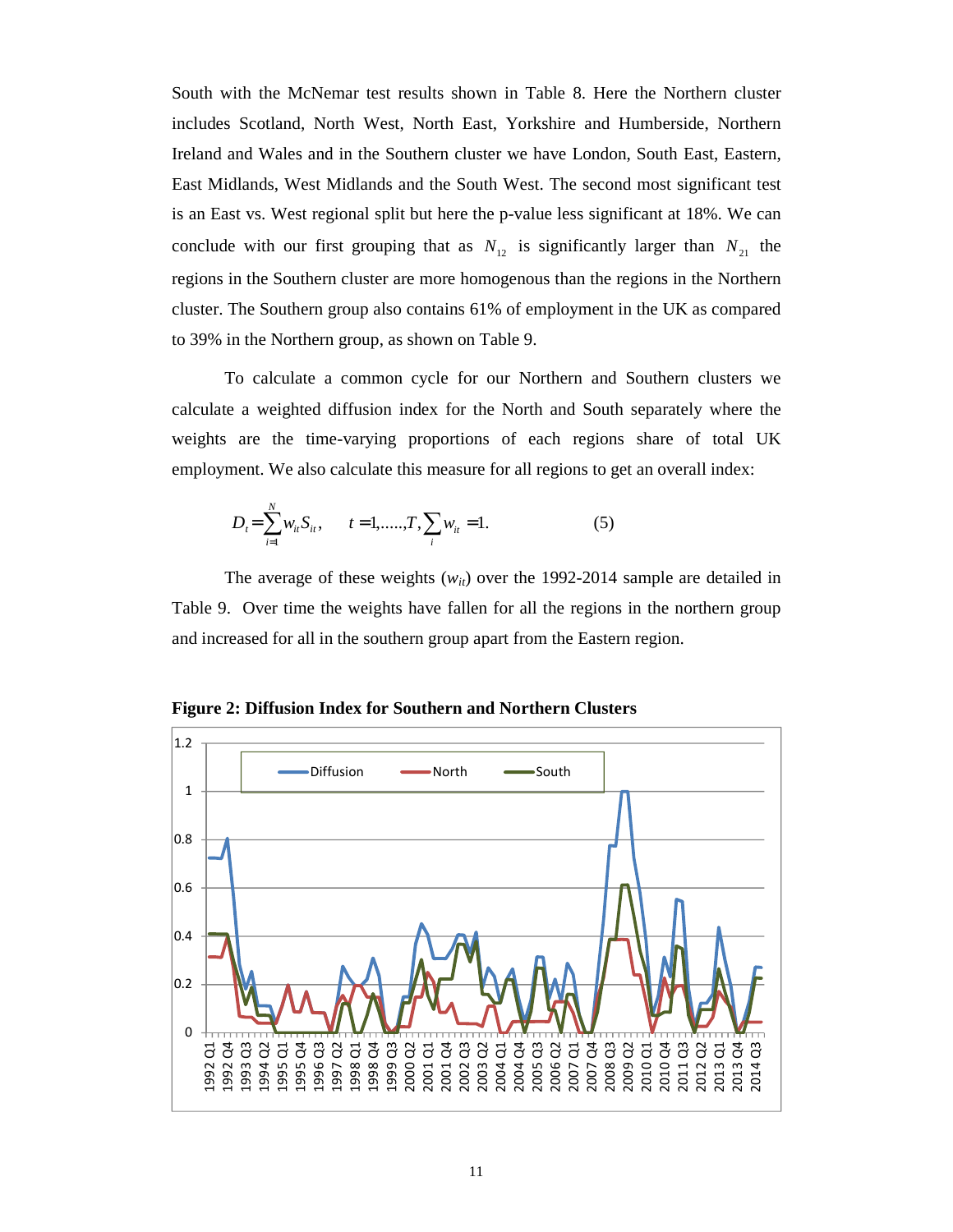The diffusion index is presented as the blue line in Figure 2 which shows pronounced phases where the national recession occurred in 1992 and between 2008- 2010 (with 2009q1 and 2009q2 1 where all regions are in recession). When we compare the diffusion indices for the region clusters we see that there are more recession phases for the northern group (red line) but the southern group (green line) experiences a greater diffusion index in 2009 as there are more workers in this group (61%). The southern group experiences a recession between 2002-3, possibly following the downturn in the US, Germany and France as dated by the Economic Cycle Research Institute.

#### **5. Comparing Regional Resilience for the 2008 Recession**

In Table 10 we compare the percentage of employment lost nationally in the 2008 recession with the regions of the UK. To calculate the resistance of regions we compute a sensitivity index  $(\beta_r)$  (from Martin, 2012) which gauges the percentage change in employment lost in a region  $(E_r)$  compared to the nation  $(E_n)$ , as follows:

$$
\beta_r = \left(\Delta E_r / E_r\right) / \left(\Delta E_n / E_n\right) \tag{6}
$$

The percentage changes are taken between the peak and the trough turning points of the series and a recession  $\beta_r$  greater than one will show a region that is less resistant than the nation. Here our calculations differ from Martin (2012) as we allow for different peak and trough dates for each region.

Table 10 documents the effect of the global financial crisis on regions of the UK (here ordinary font of the peaks and troughs signifies the region's cycle coincides with that of UK employment, bold font indicates that the region leads and italics symbolise the region is lagging). Yorkshire experienced a "double dip" recession with the longest downturn of 11 quarters duration, taking in 3 falls of employment until reaching a minimum value in 2010q3. The greatest percentage loss in employment was in Northern Ireland at -5.87% followed by the North East with -5.56% along with most other regions from the Northern group. We compare regional resilience with Martin's sensitivity index (the Beta in Table 10) to compare regions to national employment. London has been the most resistant region losing less than the UK aggregate experiencing the smallest loss of employment of -2.37% (this region has net in-migration with others regions experiencing out migration, see ONS, 2015) and has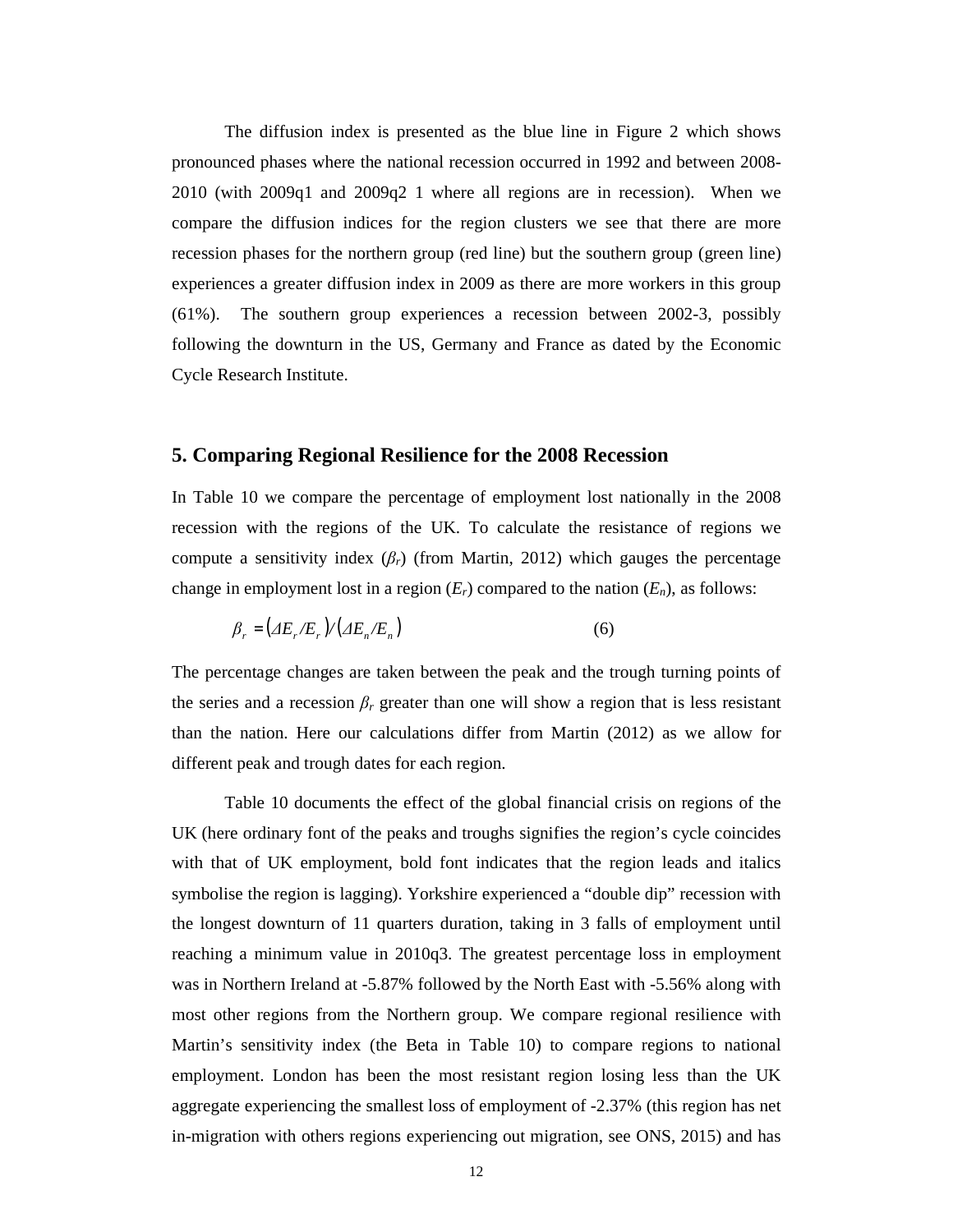the shortest duration and recovered its peak employment level first by 2010q3 in the shortest amount of time in 7 quarters. The least resilient region has been Northern Ireland with the North East the least resilient region in England. All regions have now recovered their peak turning point dated at the start of the recent crisis with the North East taking the longest time to return to this peak in 28 quarters by 2014q4.

Most of the regions experienced a further fall in employment. This is not classified as a double dip recession as the second trough needs to be lower than the first to become the lowest minimum. The UK aggregate only falls over one quarter in 2011 by -0.58%, this is compared to the regions experiencing this second decline and again the North East is the least resilient with -4.73% fall in employment. Further falls in employment are dated between 2012 and 2013 for the North East, North West, West Midlands, the East, the South West and Wales with the West Midlands experiencing the largest fall of -2.48%.

#### **6. Conclusions**

We have investigated the classical business cycles for UK GDP, unemployment and national employment as well as for the regions (over the sample 1992 to 2014). We confirm what has already been reported in the literature that the drop in employment over the 2008 recession was less severe than the loss of GDP and the peak level of employment was returned to in 2012q3 one year before GDP in 2013q3. The impact could have been cushioned by people working less hours rather than taking redundancy and greater amounts of external and internal migration into and around the country boosting employment levels (ONS, 2015). Employment was more resilient than GDP and more resilient than it was recovering from the 1990s recession.

We discover that all regions have experienced a second recession after the 2008 crisis but only Yorkshire and Humberside experiences a "double dip" recession. The South West is the most synchronised region in the UK. When we analyse the employment cycle at the regional scale we find a greater incidence of downturns than in the aggregated data.

We utilise the McNemar test to identify a common cycle for North vs. South clustering for regions. The diffusion index illustrates that the northern regions have had a greater incidence of recession with southern regions suffering more severe recessions (in terms of total jobs lost as they are the larger share with 61% of UK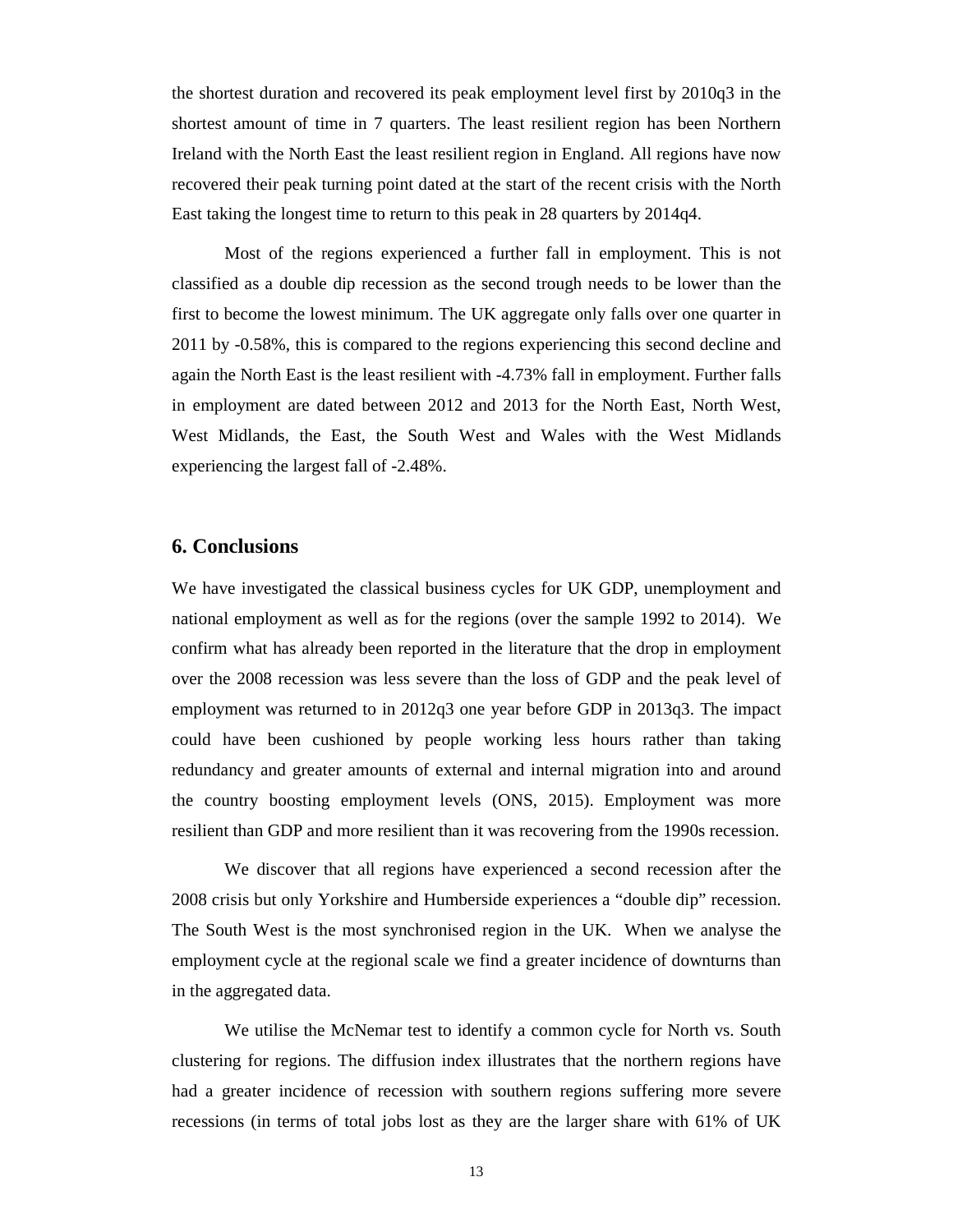employment). This result is supported by the resilience analysis which shows that the most resilient region in the 2008 recession was London from our Southern grouping and the least resilient has been Northern Ireland in our northern grouping. How did London "Get away with it"? Overman (2011) suggests the larger proportion of middle income earners and jobs in the service industry helped London recover quicker. London has the largest and most diverse labour market. Bank bailouts helped save the banking sector.

#### **References**

Artis, M.J., Marcellino, M. and Proietti, T. (2004), "Dating Business Cycles: A Methodological Contribution with an Application to the Euro Area", *Oxford Bulletin of Economics and Statistics*, vol. 66(4), pp. 537-565.

Artis, M.J. and Sensier, M. (2010), Tracking Unemployment in the North West Through Recession and Forecasting Recovery, New Economy Working Paper Series, no. NEWP: 02, see web-page: http://neweconomymanchester.com/stories/993 new\_economy\_working\_papers\_archive.

Bovi, M. (2005), "Globalization vs. Europeanization: A Business Cycle Race", *Oxford Bulletin of Economics and Statistics*, vol. 67(3), pp. 331-345.

Bry, G. and Boschan, C. (1971), "The Cyclical Analysis of Time Series: Selected Procedures and Computer Programs", NBER Technical Paper No. 20. New York: Columbia University Press.

Crone, T. M. (2006), "What a New Set of Indexes Tells Us About State and National Business Cycles", *Federal Reserve Bank of Philadelphia Business Review* (Q1), pp. 11-24.

Fingleton, B., Garretsen, H. and Martin, R. (2012) Recessionary Shocks and Regional Employment: Evidence on the Resilience of UK Regions, *Journal of Regional Science* 52(1), 109-133.

Gregg, P. and Wadsworth, J. (2010). Employment in the 2008–2009 recession, *Economic and Labour Market Review*, vol. 4, pp. 37–43.

Harding, D. and Pagan, A. (2002a), "Dissecting the cycle: a methodological investigation", *Journal of Monetary Economics*, vol. 49, pp. 365-381.

Harding, D. and Pagan, A. (2002b), "A comparison of two business cycle dating methods", *Journal of Economic Dynamics and Control*, vol. 27, pp. 1681-1690.

Harding, D. and Pagan, A. (2006), "Synchronization of cycles", *Journal of Econometrics*, vol. 132, pp. 59-79.

ILO. (1998). *Resolution concerning the measurement of underemployment and inadequate employment situations adopted by the Sixteenth International Conference of Labour Statisticians*. Geneva: International Labour Organization.

King, M. (2010) "Economy 'bumping along the bottom", quoted in press conference for Bank of England's Quarterly Inflation Bulletin February 2010, at http://www.bankofengland.co.uk/publications/Pages/inflationreport/ir1001.aspx.

Martin, R.L. (2012) Regional Economic Resilience, Hysteresis and Recessionary Shocks, *Journal of Economic Geography* 12(1), 1–32.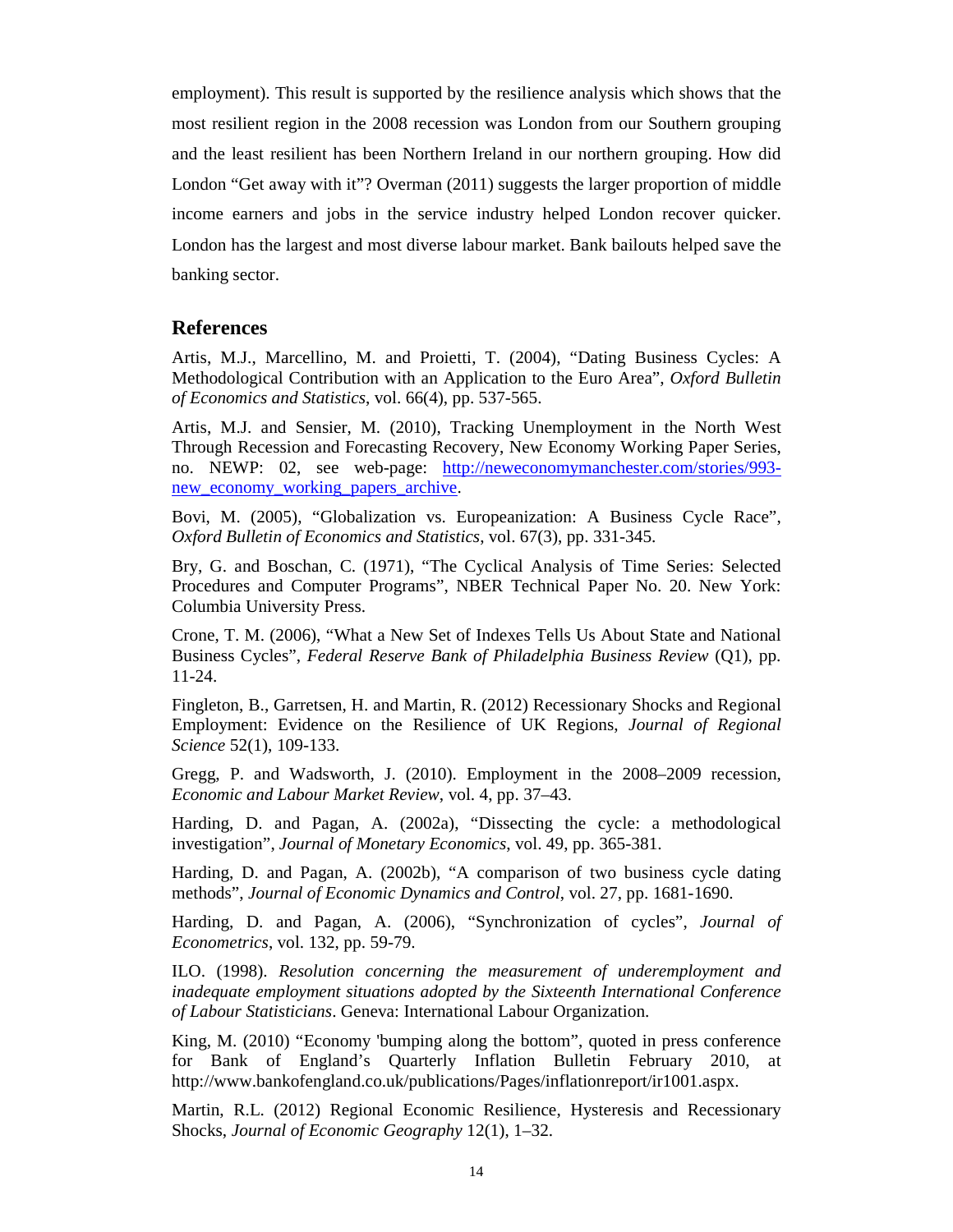McNemar, Q, (1947) Note on the sampling error of the difference between correlated proportions or percentages, *Psychometrika*, Vol. 12, pp. 153–157.

Mitchell, J., Smith, R.J., Weale, M.R., Wright, S. and Salazar, E.L. (2005), "An Indicator of Monthly GDP and an Early Estimate of Quarterly GDP Growth", *Economic Journal*, vol. 115 (501), pp. F108-129.

ONS (2015). Migration Statistics Quarterly Report, February 2015.

Overman, H. (2011). How did London get away with it? CentrePiece Winter 2010/11, web: http://cep.lse.ac.uk/pubs/download/cp333.pdf (retrieved 28/3/15).

Rafferty, A., Rees, J., Sensier, M. and Harding, A. (2013) "Growth and Recession: Underemployment and the Labour Market in the North of England", *Applied Spatial Analysis*, vol. 6, pp. 143-163.

Sensier, M., Artis, M.J., Birchenhall, C.R. and Osborn, D.R. (2004) "Domestic and International Influences on Business Cycle Regimes in Europe", *International Journal of Forecasting*, vol. 20, pp. 343-357.

Sensier, M. and Artis, M.J. (2016), The Resilience of Employment in Wales: Through Recession and into Recovery, *Regional Studies*, vol. 50, no. 4, pp. 586-599.

Sheshkin, L. (2002). Handbook of parametric and non-parametric statistical procedures (3rd ed.). Boca Raton: Chapman & Hall/CR Press.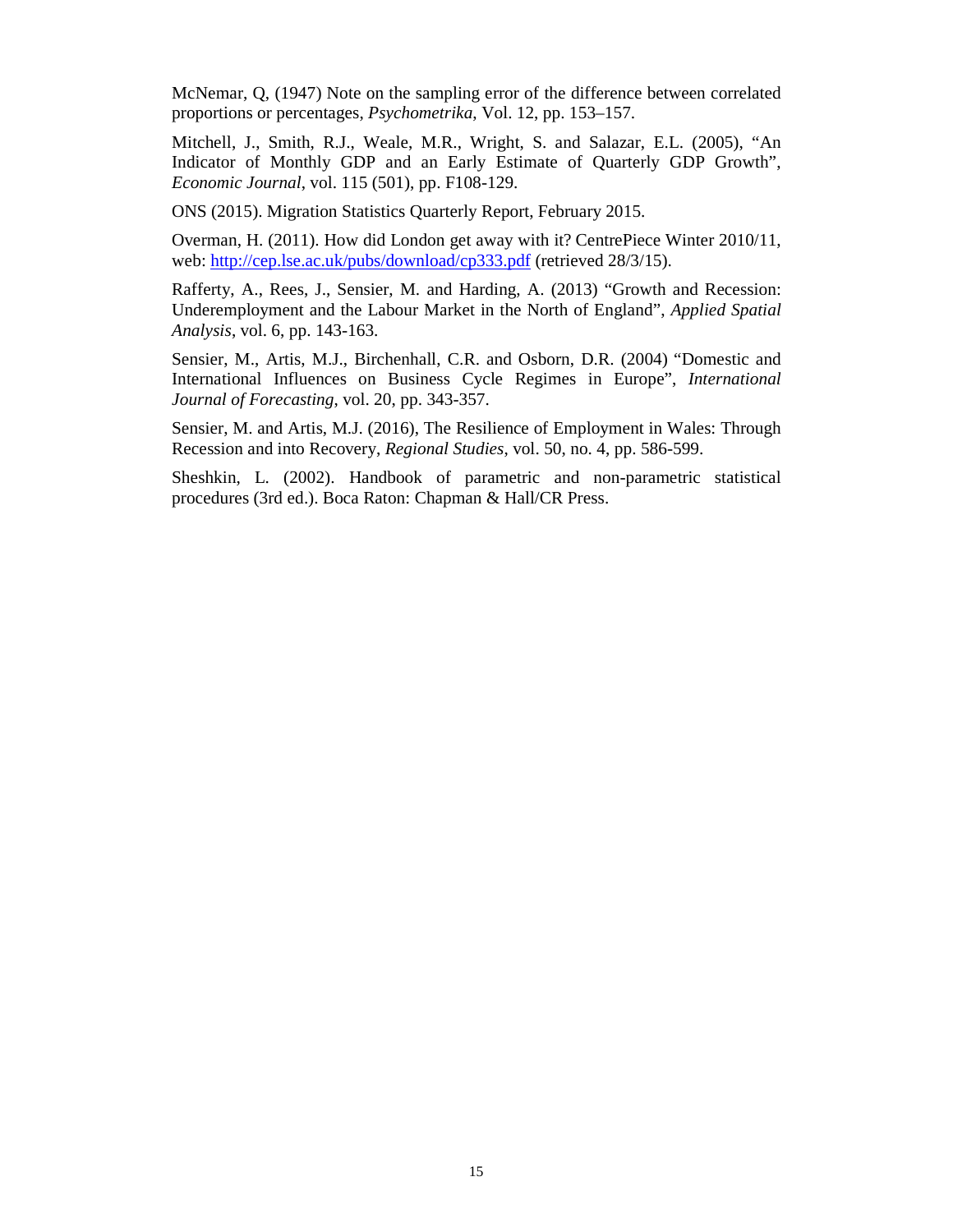| Turning | North  | North  | Yorks<br>& | East     | West     | East   | London | South  | South  | Wales  | Scotland | Northern | <b>UK</b> |
|---------|--------|--------|------------|----------|----------|--------|--------|--------|--------|--------|----------|----------|-----------|
| Point   | East   | West   | Humber     | Midlands | Midlands |        |        | East   | West   |        |          | Ireland  |           |
| Peak    | 1993q2 | 1994q4 | 1992q3     | 1993q3   |          |        | 1992q4 |        |        |        |          |          | 1990q2    |
| Trough  | 1994q4 | 1995q2 | 1993q1     | 1994q3   | 1992q4   | 1993q2 | 1993q4 | 1992q4 | 1993q1 | 1993q2 | 1992q4   | 1993q4   | 1993q1    |
| Peak    |        | 1997q1 | 1995q4     |          |          |        |        |        |        |        | 1995q1   | 1997q3   |           |
| Trough  |        | 1997q3 | 1996q4     |          |          |        |        |        |        |        | 1996q1   | 1998q3   |           |
| Peak    | 1997q3 | 1998q3 |            | 1998q2   | 1998q3   |        | 1997q2 |        |        | 1997q2 | 1997q4   | 1999q3   |           |
| Trough  | 1999q2 | 1999q1 |            | 1998q4   | 1999q1   |        | 1997q4 |        |        | 1998q2 | 1998q3   | 2000q2   |           |
| Peak    | 2000q2 | 2000q2 | 2000q4     | 2000q2   | 2002q4   | 2001q1 | 1999q4 | 2000q2 | 2000q3 | 2000q4 | 2000q4   |          |           |
| Trough  | 2001q1 | 2000q4 | 2001q2     | 2001q1   | 2003q3   | 2003q1 | 2000q2 | 2000q4 | 2001q1 | 2001q2 | 2002q1   |          |           |
| Peak    | 2001q4 |        |            | 2002q3   | 2005q1   | 2004q1 | 2001q2 | 2002q1 | 2005q2 | 2004q2 | 2003q2   | 2003q1   |           |
| Trough  | 2003q1 |        |            | 2003q3   | 2005q4   | 2004q4 | 2003q1 | 2002q3 | 2005q4 | 2006q4 | 2003q4   | 2003q4   |           |
| Peak    |        |        | 2006q1     | 2006q3   | 2006q3   | 2005q2 | 2003q3 |        |        |        |          |          |           |
| Trough  |        |        | 2007q1     | 2007q2   | 2007q1   | 2006q2 | 2004q3 |        |        |        |          |          |           |
| Peak    | 2007q4 | 2007q4 | 2008q1     | 2008q1   | 2008q1   | 2008q4 | 2008q4 | 2008q2 | 2007q4 | 2008q2 | 2008q2   | 2008q2   | 2008q2    |
| Trough  | 2009q2 | 2009q4 | 2009q2     | 2010q3   | 2009q1   | 2010q1 | 2009q2 | 2009q3 | 2010q1 | 2010q1 | 2010q1   | 2009q2   | 2010q1    |
| Peak    | 2010q3 | 2010q3 | 2010q2     | 2011q2   | 2012q4   | 2012q1 | 2011q1 | 2011q1 | 2010q3 | 2011q1 | 2011q2   | 2011q2   |           |
| Trough  | 2011q3 | 2011q2 | 2010q4     | 2011q4   | 2013q3   | 2013q1 | 2011q3 | 2011q3 | 2011q2 | 2011q3 | 2011q4   | 2013q2   |           |
| Peak    | 2012q3 | 2012q4 |            |          |          |        |        |        | 2012q4 | 2013q4 |          |          |           |
| Trough  | 2013q1 | 2013q3 |            |          |          |        |        |        | 2013q2 |        |          |          |           |

**Table 4: Classical Business Cycle turning points for UK and Regional Employment data, 1992q1-2014q4**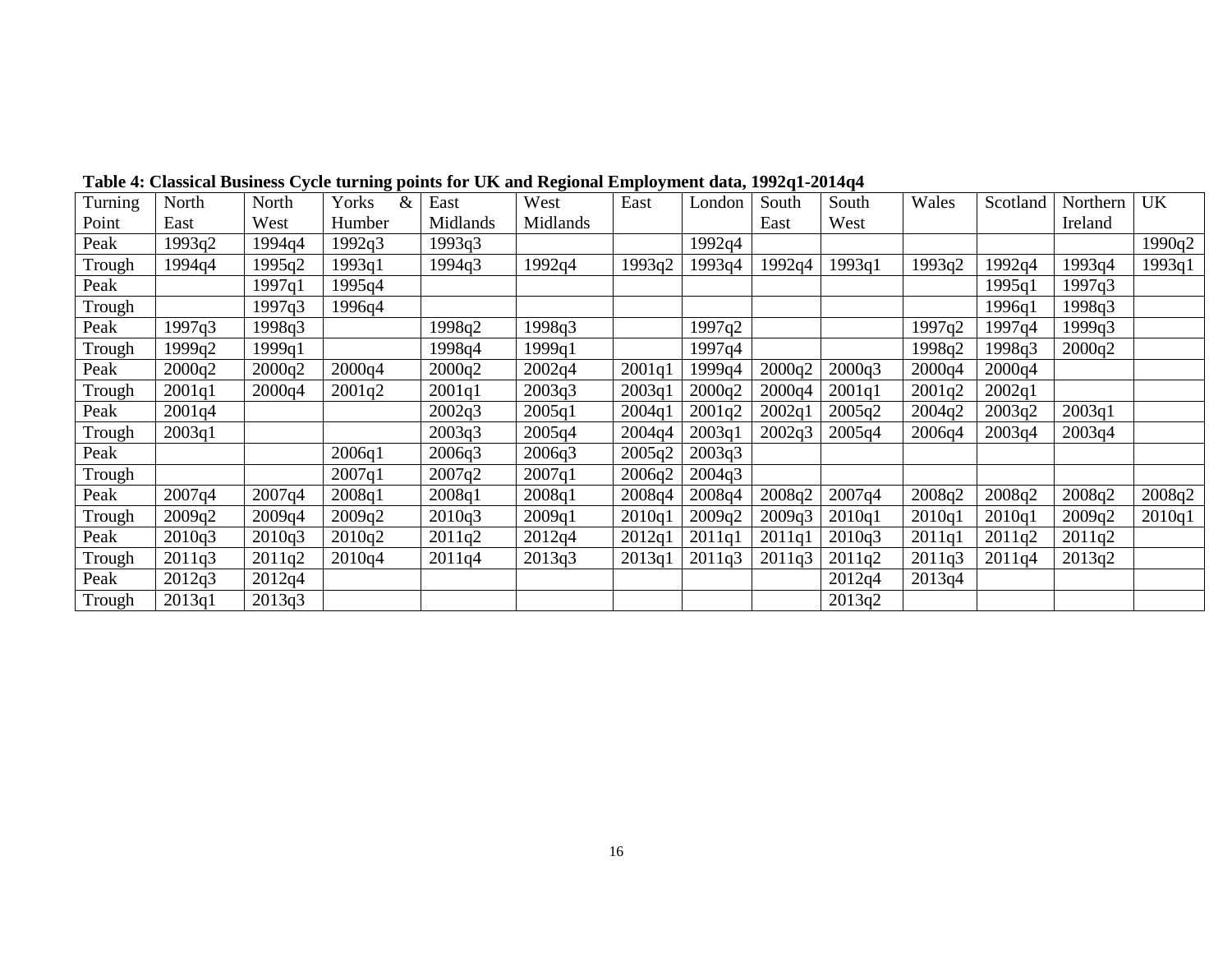| <b>Summary Statistics</b>      | <b>NE</b> | NW       | YΗ       | EM      | <b>WM</b> | East    | London   | <b>SE</b> | <b>SW</b> | Wales   | Scotland | NI      | <b>UK</b> |
|--------------------------------|-----------|----------|----------|---------|-----------|---------|----------|-----------|-----------|---------|----------|---------|-----------|
| No. of cycles $P$ to $P$       |           |          | 6        |         | 6         |         |          |           | 6.        | 6       | 6        | 5       |           |
| No. of cycles T to T           | 8         | 8        | 6        |         |           | 6       |          |           | 6.        | 6       |          | 6       |           |
| Av. Expansion Prob.            | 0.6       | 0.71     | 0.79     | 0.7     | 0.77      | 0.67    | 0.75     | 0.82      | 0.72      | 0.62    | 0.71     | 0.67    | 0.87      |
| Av. Recession Prob.            | 0.4       | 0.29     | 0.21     | 0.3     | 0.23      | 0.33    | 0.25     | 0.18      | 0.28      | 0.38    | 0.29     | 0.33    | 0.13      |
| Av. Expansion Duration         | 7.9       | 9.3      | 12.2     | 9.1     | 11.8      | 12.4    | 9.9      | 15        | 11        | 9.5     | 10.8     | 12.4    | 80        |
| Av. Recession Duration         | 4.6       | 3.4      | 3.2      | 4       | 3         |         | 3.3      | 3.4       | 4.3       | 5.8     | 3.9      | 5       | 6         |
| Expansion<br>Av.               | 53        | 98.7     | 95.8     | 86.2    | 105.7     | 140.8   | 228.4    | 203       | 119.5     | 59.8    | 109.8    | 66.2    | 6323      |
| Amplitude                      |           |          |          |         |           |         |          |           |           |         |          |         |           |
| Recession<br>Av.               | $-30.9$   | $-41$    | $-41.5$  | $-31.1$ | $-47.3$   | $-36.8$ | $-48.6$  | $-56.4$   | $-39.3$   | $-27.1$ | $-45.8$  | $-22.8$ | $-568.5$  |
| Amplitude                      |           |          |          |         |           |         |          |           |           |         |          |         |           |
| Steepness of Expansions        | 6.75      | 10.63    | 7.88     | 9.43    | 8.93      | 11.36   | 23.17    | 13.53     | 10.86     | 6.3     | 10.14    | 5.34    | 79.04     |
| <b>Steepness of Recessions</b> | $-6.68$   | $-12.15$ | $-13.11$ | $-7.79$ | $-15.78$  | $-7.37$ | $-14.78$ | $-16.59$  | $-9.07$   | $-4.65$ | $-11.86$ | $-4.55$ | $-94.75$  |

**Table 5: Summary statistics for classical turning points in regional employment data, 1992q1-2014q4**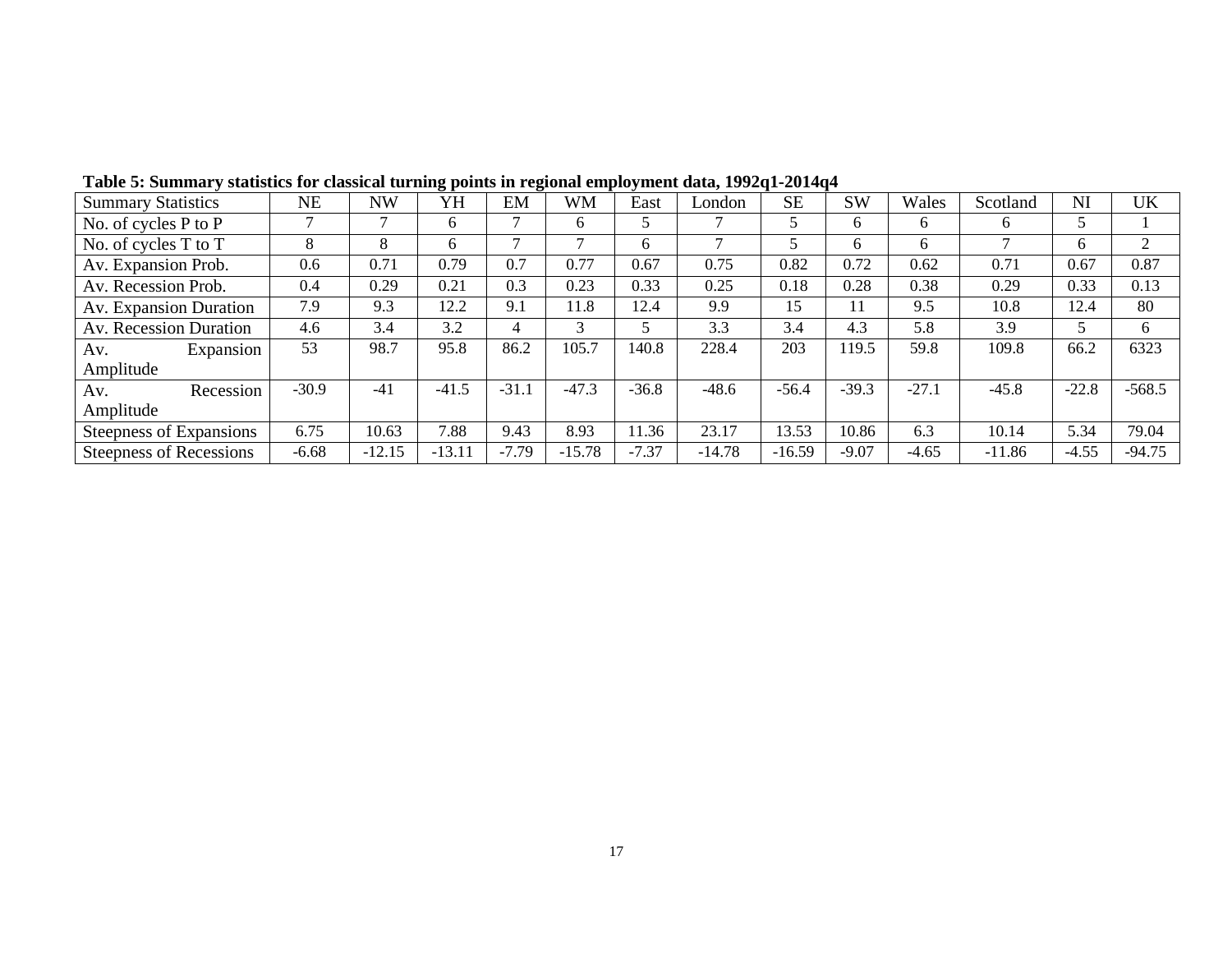| Turning Point | NE             | NW       | YH             | EМ      | WМ             | East           | London   | SЕ       | SW       | Wales    | Scotland | NI       | UK       |
|---------------|----------------|----------|----------------|---------|----------------|----------------|----------|----------|----------|----------|----------|----------|----------|
| NE            | 1.00           | $0.16**$ | 0.01           | $0.12*$ | 0.08           | 0.02           | 0.06     | $0.16**$ | $0.12*$  | $-0.00$  | 0.07     | 0.11     | 0.07     |
| <b>NW</b>     | 0.70           | 1.00     | 0.05           | 0.04    | $0.15**$       | 0.03           | $-0.04$  | $0.15**$ | $0.25**$ | 0.06     | 0.07     | 0.05     | $0.16**$ |
| YH            | 0.57           | 0.67     | 1.00           | 0.07    | 0.06           | $-0.00$        | $-0.04$  | 0.03     | 0.08     | 0.08     | 0.05     | $-0.00$  | $0.08*$  |
| EM            | 0.66           | 0.62     | 0.68           | 1.00    | 0.08           | $-0.05$        | $-0.02$  | 0.06     | 0.05     | $-0.01$  | 0.08     | 0.02     | 0.07     |
| WM            | 0.63           | 0.76     | 0.72           | 0.68    | 1.00           | 0.05           | $-0.07$  | 0.07     | $0.13**$ | 0.07     | 0.04     | 0.09     | $0.09*$  |
| East          | 0.55           | 0.60     | 0.60           | 0.52    | 0.64           | 1.00           | $0.12**$ | 0.08     | 0.10     | $0.14*$  | 0.09     | 0.05     | $0.13**$ |
| London        | 0.61           | 0.57     | 0.61           | 0.58    | 0.57           | 0.71           | 1.00     | 0.04     | $-0.05$  | 0.01     | 0.01     | 0.08     | 0.00     |
| <b>SE</b>     | 0.72           | 0.78     | 0.72           | 0.68    | 0.74           | 0.68           | 0.70     | 1.00     | $0.18**$ | $0.14**$ | $0.11**$ | 0.08     | $0.15**$ |
| <b>SW</b>     | 0.66           | 0.84     | 0.71           | 0.63    | 0.75           | 0.67           | 0.55     | 0.82     | 1.00     | $0.20**$ | $0.09*$  | 0.05     | $0.19**$ |
| Wales         | 0.52           | 0.61     | 0.65           | 0.53    | 0.63           | 0.68           | 0.57     | 0.72     | 0.75     | 1.00     | $0.12*$  | 0.06     | $0.16**$ |
| Scotland      | 0.61           | 0.65     | 0.67           | 0.66    | 0.65           | 0.66           | 0.61     | 0.74     | 0.68     | 0.67     | 1.00     | $0.13**$ | $0.16**$ |
| NI            | 0.64           | 0.62     | 0.60           | 0.59    | 0.68           | 0.61           | 0.66     | 0.68     | 0.63     | 0.60     | 0.71     | 1.00     | $0.11**$ |
| UK            | 0.64           | 0.82     | 0.79           | 0.72    | 0.79           | 0.76           | 0.68     | 0.88     | 0.85     | 0.75     | 0.82     | 0.74     | 1.00     |
| Concordance   | $\overline{4}$ | 4        | $\overline{0}$ |         | $\overline{2}$ | $\overline{2}$ |          | 5        | 6        | 4        | 4        | 1        |          |
| With No. of   |                |          |                |         |                |                |          |          |          |          |          |          |          |
| Regions       |                |          |                |         |                |                |          |          |          |          |          |          |          |

**Table 6: Regional Employment Concordance with UK Employment** 

Regions Notes: concordance index (bottom left), mean-corrected concordance index (top right), test t-statistics significant at 5% level (\*\*) and 10% (\*). Sample: 1992q1-2014q4.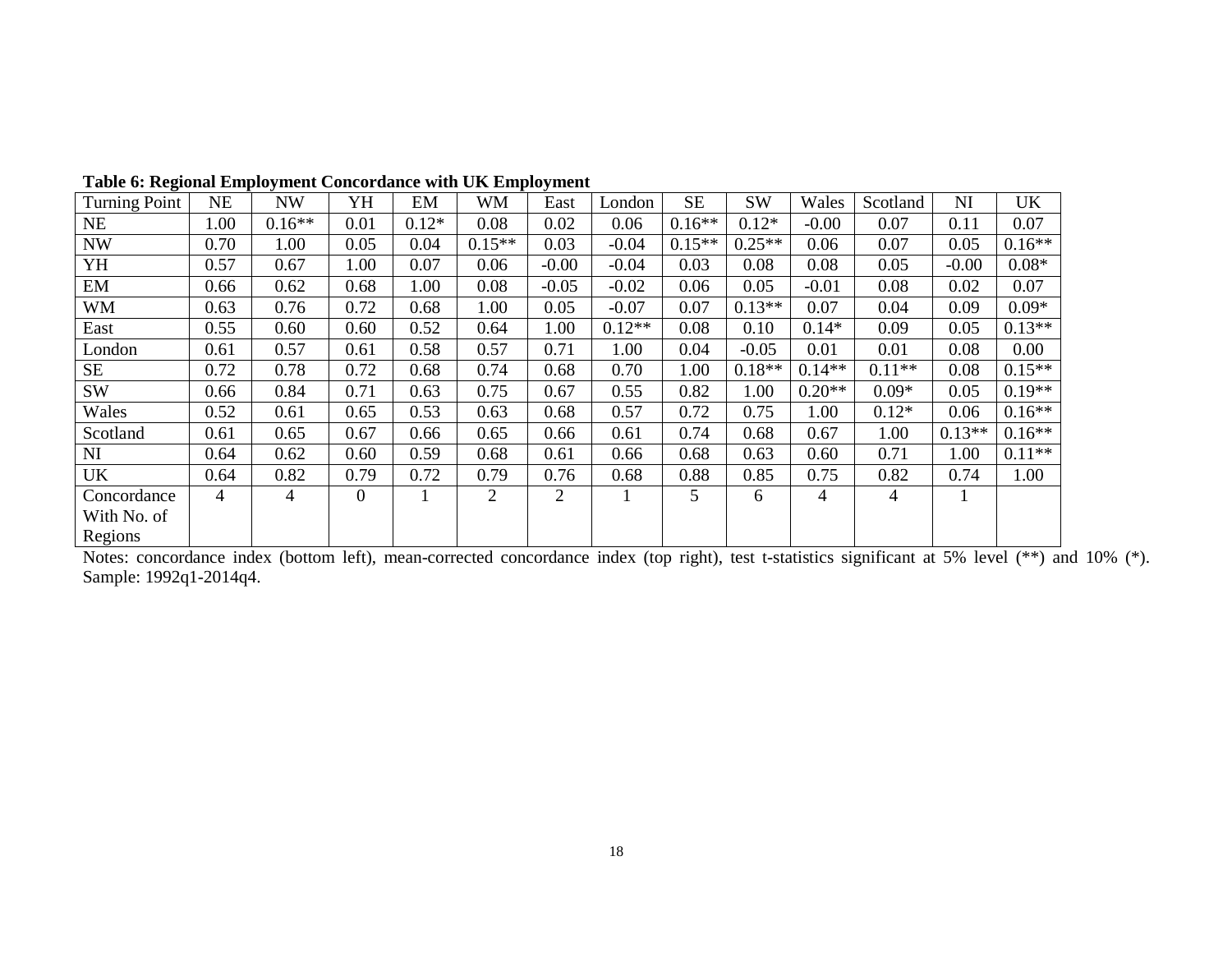|            | NE             | $\ensuremath{\text{NW}}$ | YH      | EM             | <b>WM</b> | ET             | ${\rm LN}$     | <b>SE</b>      | <b>SW</b>      | <b>WL</b>      | <b>SC</b> | NI      | <b>UK</b>    |
|------------|----------------|--------------------------|---------|----------------|-----------|----------------|----------------|----------------|----------------|----------------|-----------|---------|--------------|
| Peak       | 2007q4         | 2007q4                   | 2008q1  | 2008q1         | 2008q1    | 2008q4         | 2008q4         | 2008q2         | 2007q4         | 2008q2         | 2008q2    | 2008q2  | 2008q2       |
| Trough     | 2009q2         | 2009q4                   | 2010q4  | 2010q3         | 2009q1    | 2010q1         | 2009q2         | 2009q3         | 2010q1         | 2010q1         | 2010q1    | 2009q2  | 2010q1       |
| $\%$ loss  | $-5.56$        | $-2.48$                  | $-3.94$ | $-3.28$        | $-3.49$   | $-2.65$        | $-2.37$        | $-2.50$        | $-3.19$        | $-4.19$        | $-4.50$   | $-5.87$ | $-2.39$      |
| Beta       | 2.33           | 1.04                     | 1.65    | 1.37           | 1.46      | 1.11           | 0.99           | 1.05           | 1.34           | 1.76           | 1.89      | 2.46    | 1.00         |
| Steepness  | 10.83          | 10.00                    | 8.82    | 7.10           | 22.25     | 15.00          | 45.50          | 21.40          | 9.11           | 8.29           | 16.43     | 11.75   | 101.29       |
| Duration   | 6              | 8                        | 11      | 10             | 4         | 5              | $\overline{2}$ | 5              | 9              | 7              | $\tau$    | 4       | $\tau$       |
| Recovery d | 2014q4         | 2014q1                   | 2013q4  | 2013q4         | 2012q3    | 2011q1         | 2010q3         | 2013q2         | 2014q1         | 2013q2         | 2013q3    | 2011q2  | 2012q3       |
| Q<br>to    | 28             | 25                       | 23      | 23             | 18        | 9              |                | 20             | 25             | 20             | 21        | 12      | 17           |
| recover    |                |                          |         |                |           |                |                |                |                |                |           |         |              |
|            |                |                          |         |                |           |                |                |                |                |                |           |         |              |
|            | NE             | <b>NW</b>                | YH      | EM             | <b>WM</b> | ET             | LN             | $\rm SE$       | <b>SW</b>      | <b>WL</b>      | <b>SC</b> | NI      | UK           |
| Peak       | 2010q3         | 2010q3                   |         | 2011q2         |           |                | 2011q1         | 2011q1         | 2010q3         | 2011q1         | 2011q2    | 2011q2  | 2011q2       |
| Trough     | 2011q3         | 2011q2                   |         | 2011q4         |           |                | 2011q3         | 2011q3         | 2011q2         | 2011q3         | 2011q4    | 2013q2  | 2011q3       |
| $%$ loss   | $-4.73$        | $-1.06$                  |         | $-1.99$        |           |                | $-1.18$        | $-1.16$        | $-1.92$        | $-1.54$        | $-1.11$   | $-1.37$ | $-0.58$      |
| Beta       | 8.2            | 1.84                     |         | 3.45           |           |                | 2.04           | 2.00           | 3.33           | 2.66           | 1.93      | 2.37    | 1.00         |
| Steepness  | 13.75          | 11.33                    |         | 21.50          |           |                | 23.00          | 24.50          | 16.33          | 10.50          | 14.00     | 1.38    | 170          |
| Duration   | $\overline{4}$ | 6                        |         | $\overline{2}$ |           |                | $\overline{2}$ | $\overline{2}$ | 3              | $\overline{2}$ | 5         | 8       | $\mathbf{1}$ |
|            |                |                          |         |                |           |                |                |                |                |                |           |         |              |
|            | NE             | NW                       | YH      | EM             | <b>WM</b> | ET             | LN             | $\rm SE$       | <b>SW</b>      | <b>WL</b>      | <b>SC</b> | NI      | <b>UK</b>    |
| Peak       | 2012q3         | 2012q4                   |         |                | 2012q4    | 2012q1         |                |                | 2012q4         | 2013q4         |           |         |              |
| Trough     | 2013q1         | 2013q3                   |         |                | 2013q3    | 2013q1         |                |                | 2013q2         | 2014q2         |           |         |              |
| $\%$ loss  | $-1.65$        | $-1.58$                  |         |                | $-2.48$   | $-0.38$        |                |                | $-0.71$        | $-1.93$        |           |         |              |
| Beta       |                |                          |         |                | 4.29      | 0.66           |                |                |                |                |           |         |              |
| Steepness  | 9.5            | 17                       |         |                | 21.33     | 2.75           |                |                | 9              | 13.5           |           |         |              |
| Duration   | $\overline{2}$ | 3                        |         |                | 3         | $\overline{4}$ |                |                | $\overline{2}$ | 2              |           |         |              |

**Table 10: Regional Employment Resilience Compared to UK Employment**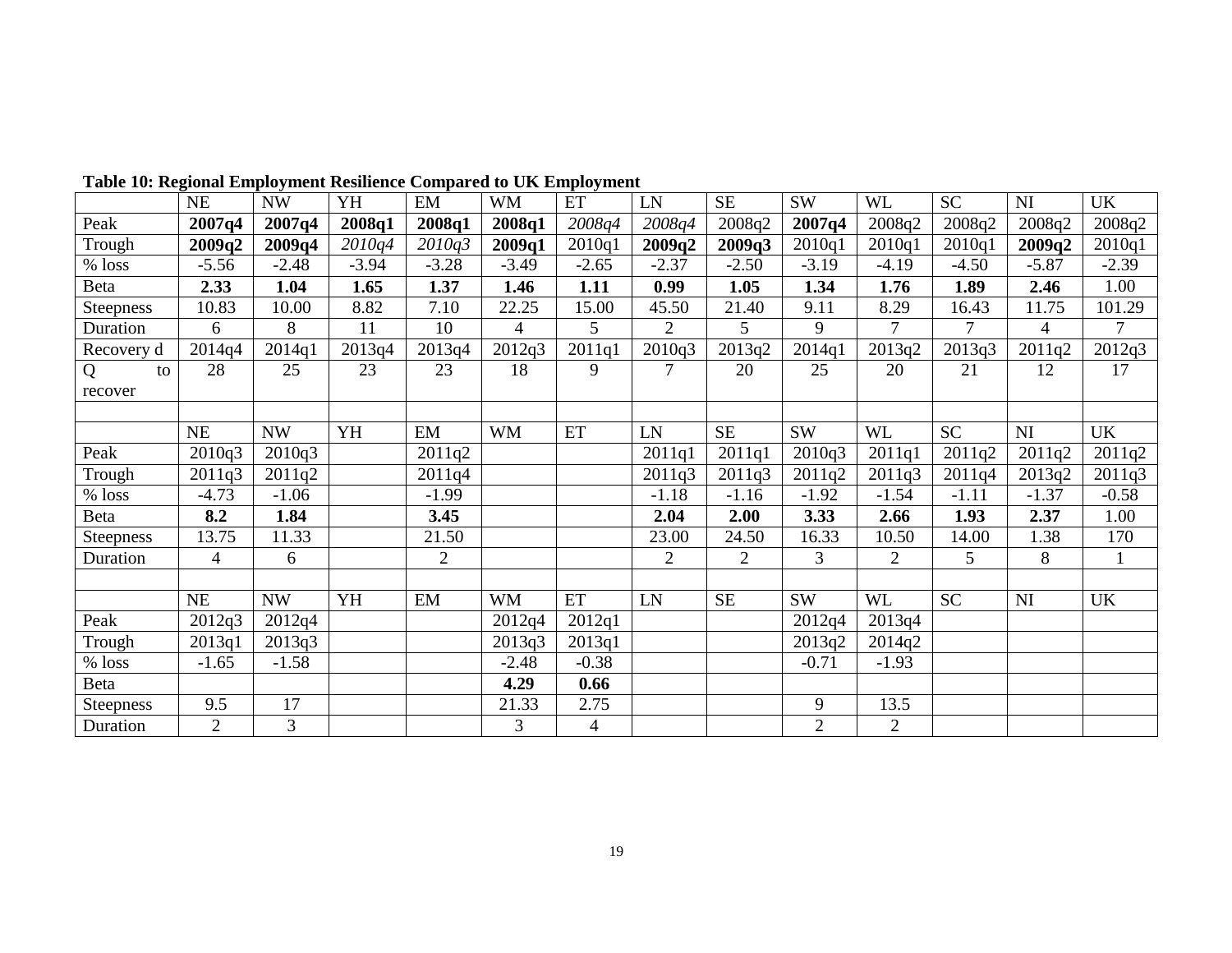

**Figure A.1: UK GDP** 

**Figure A.2: UK Employment data (ONS code: MGRZ)** 

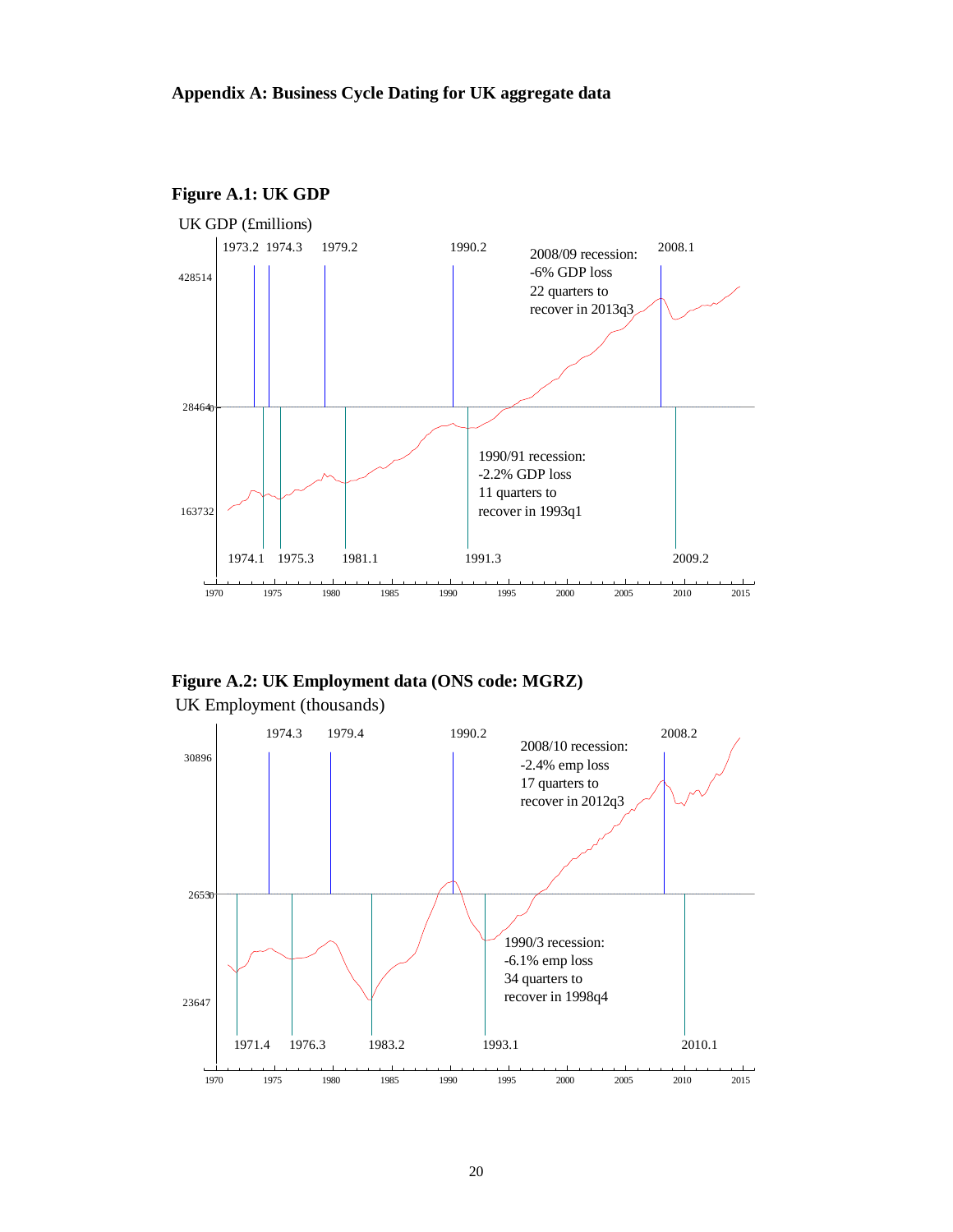### **Figure A.3: UK Unemployment (ONS code: MGSC)**

UK Unemployment (thousands)





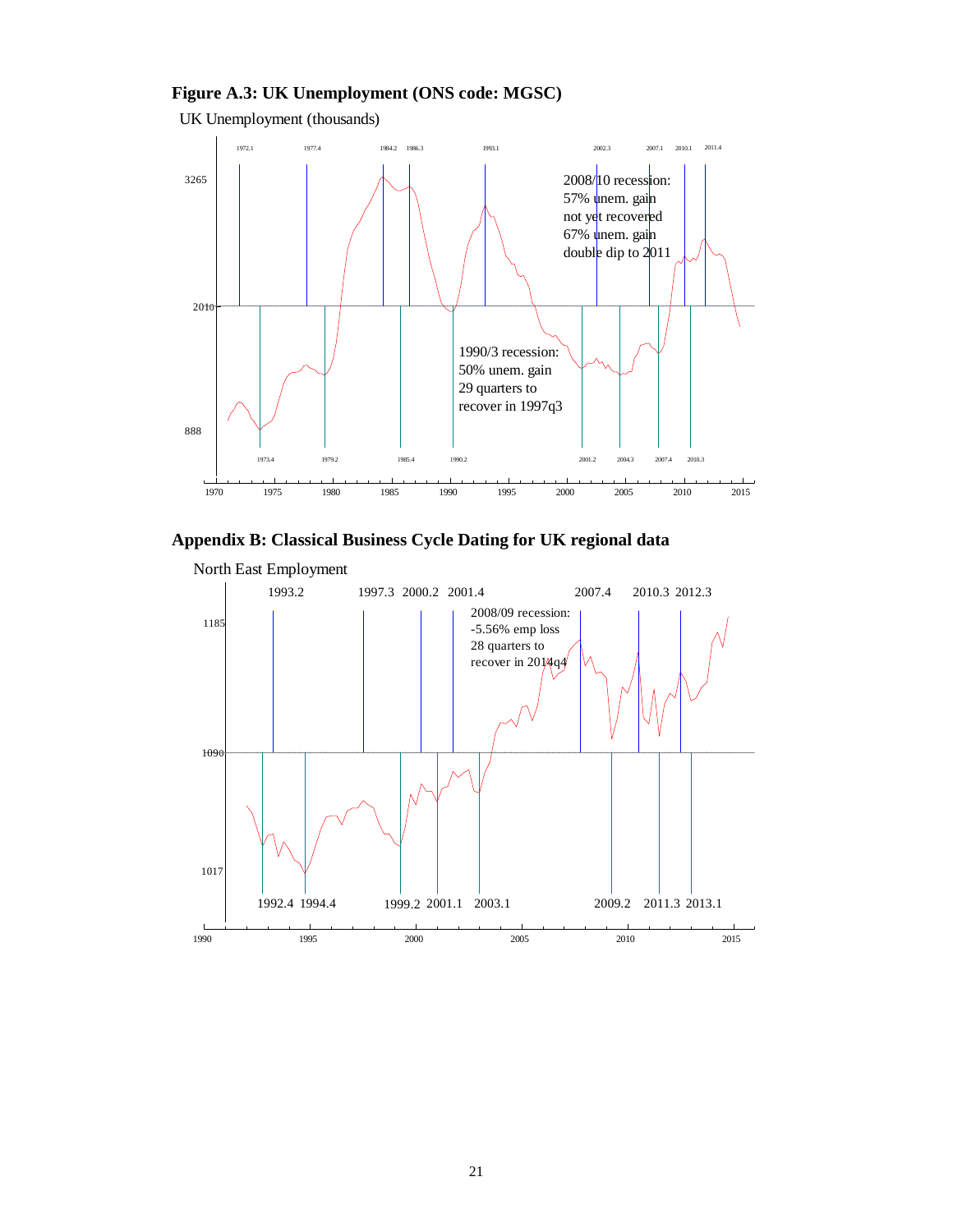North West Employment



Yorkshire & Humberside Employment

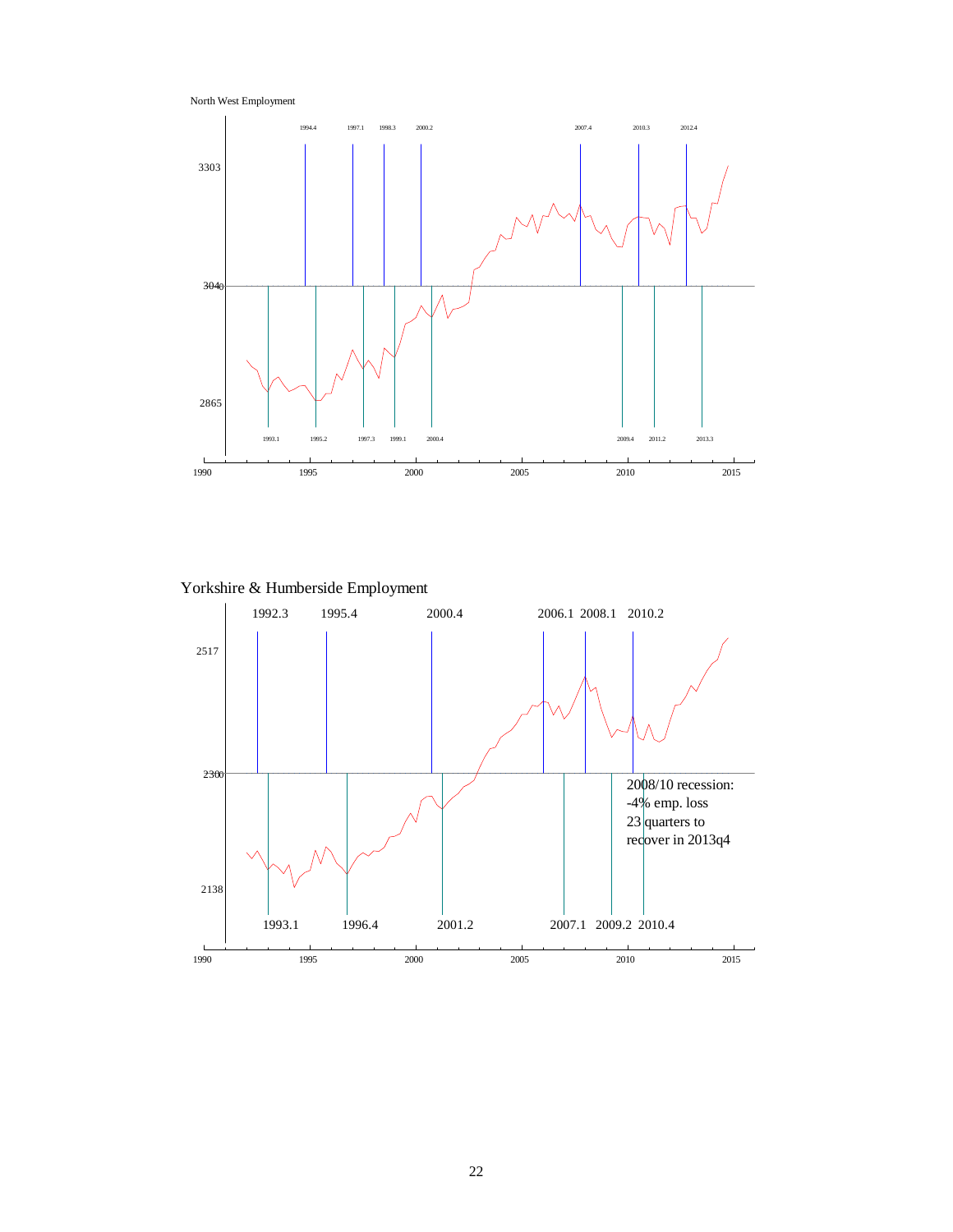



West Midlands Employment

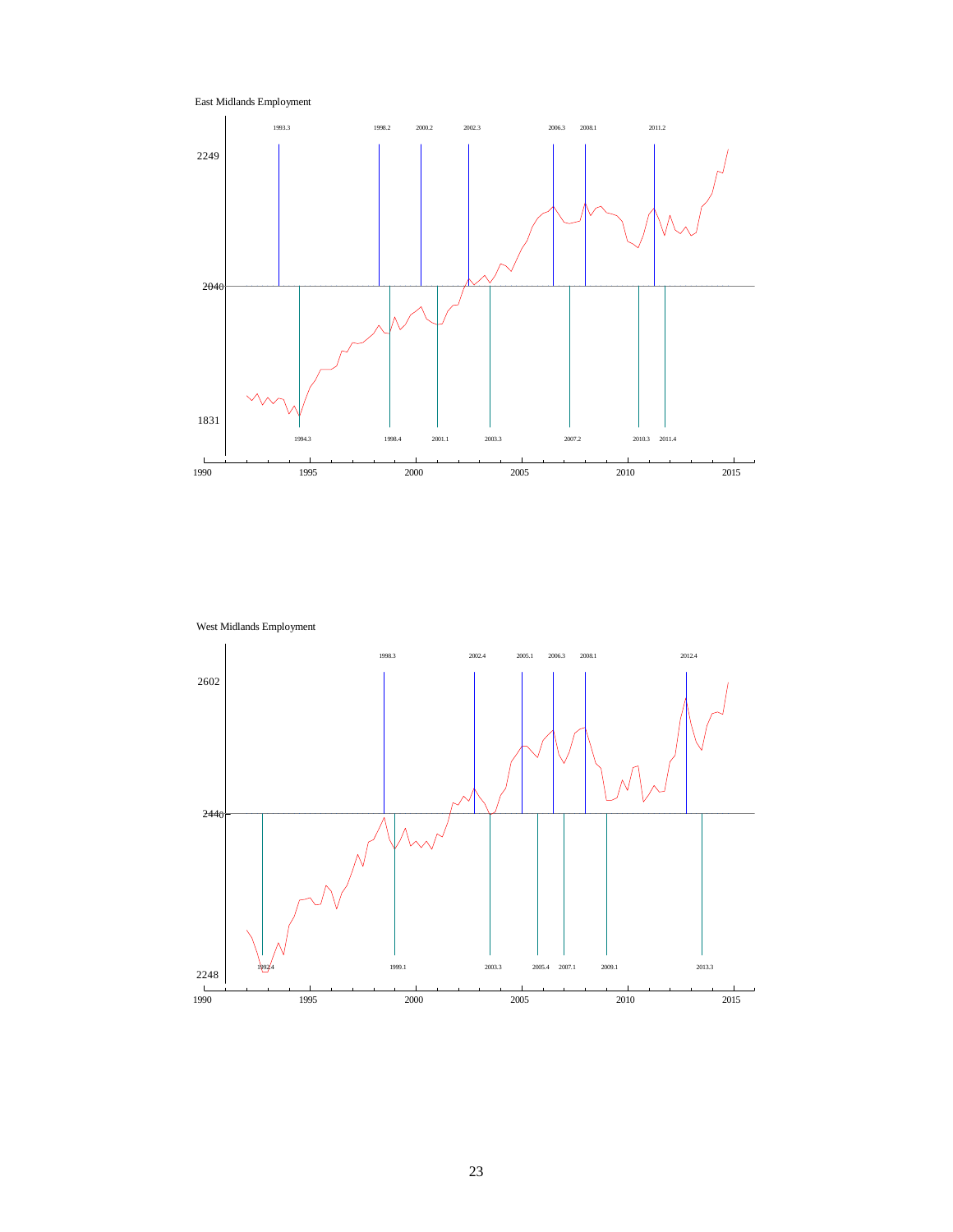



London Employment

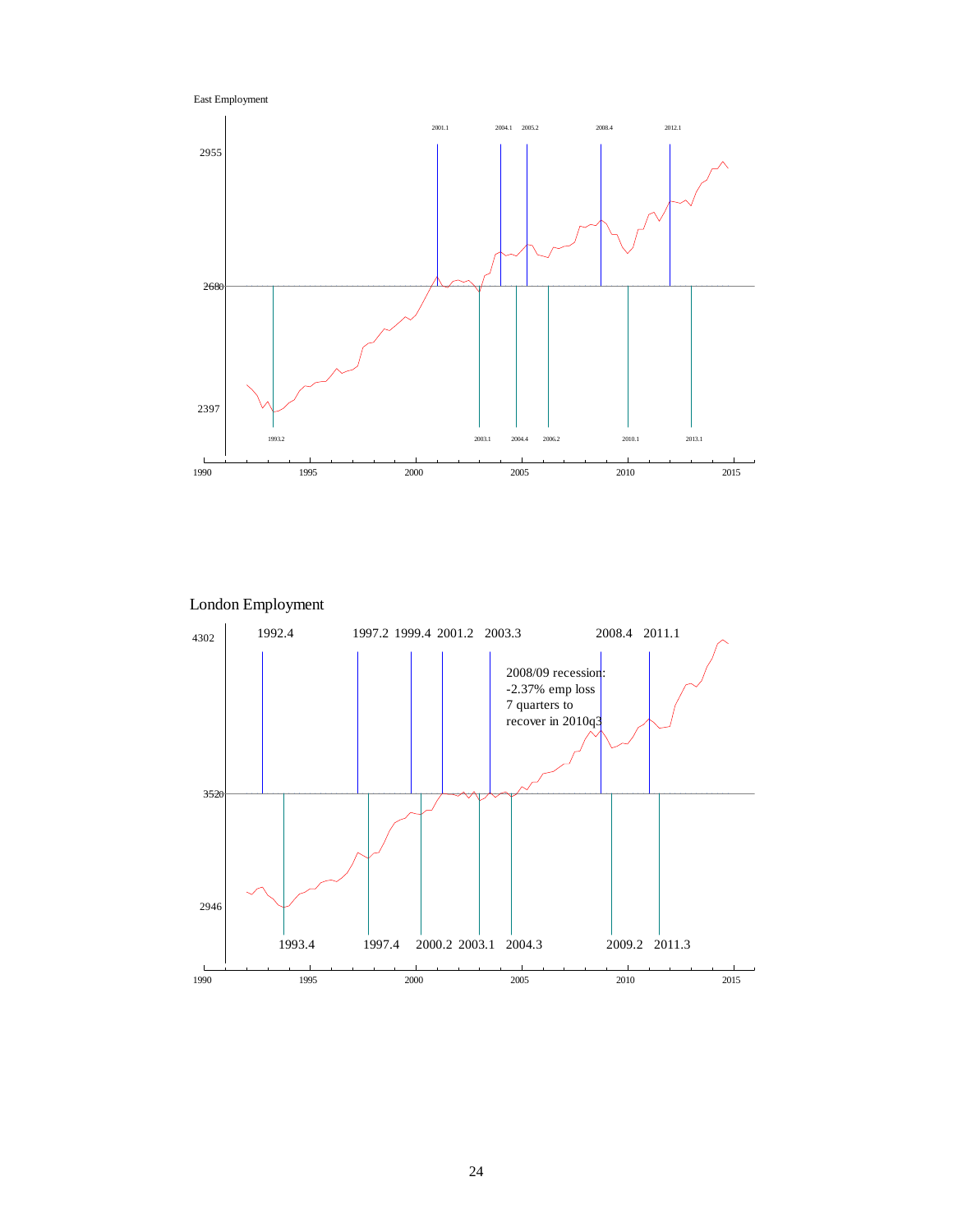South East Employment



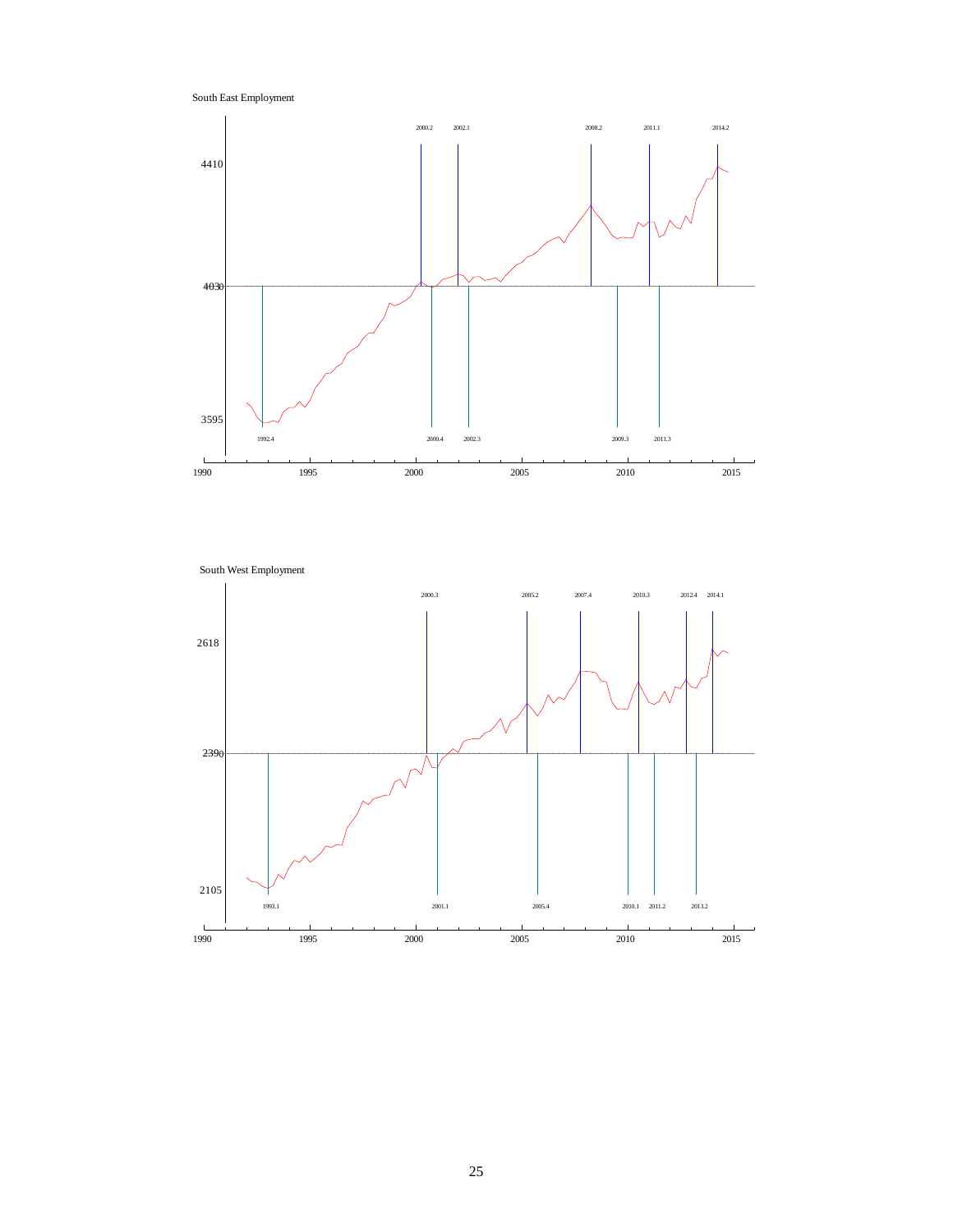Wales Employment